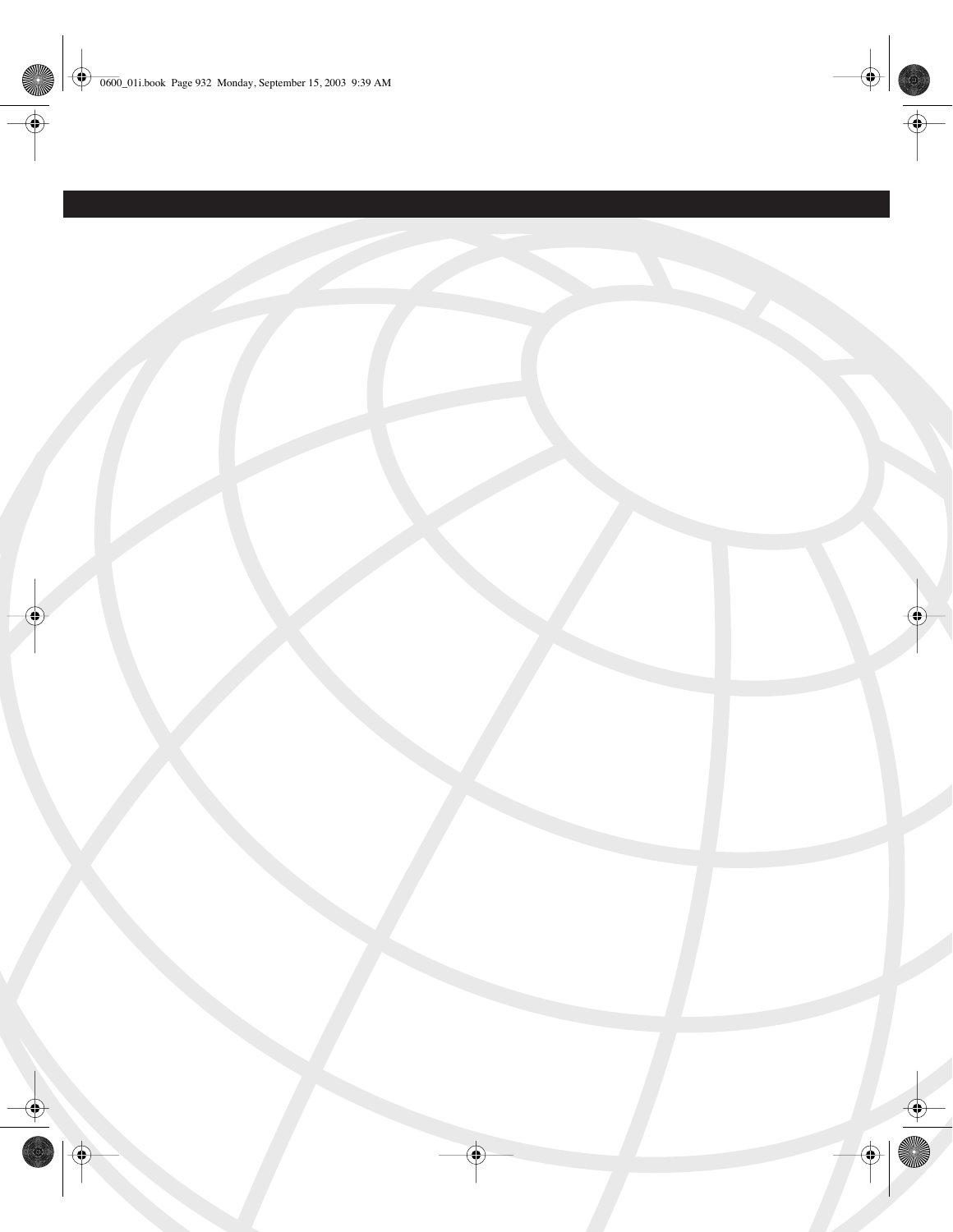#### **I N D E X**

### **Numerics**

1000BASE-LX/LH (WS-G5486), 9 1000BASE-SX (WS-G5484), 9 1000BASE-T (WS-G5483), 9 1000BASE-ZX (WS-G5487), 9 1024-bit RSA public/private key pair, 623 802.1Q-tagged Ethernet frames, 170 802.1x authentication,650, 656–660

# **A**

AAA (authentication, authorization, and accounting) clients creating, 634 verifying, 636 configuring, 606–607, 647 management access, 639 optimizing, 626–633 servers, 620 support, 634, 637 switches, 638 aaa accounting command, 633 aaa authentication command, 632 aaa authentication dot1x command, 653 aaa authorization command, 633 accelerated CEF (aCEF), 468. *See also* CEF access confirming, 669 devices, 648–654, 654–660 interfaces (VLANs), 156 management, 605–606 AAA, 606–607, 639 configuring, 46–76 protocols, 608–609 reducing vulnerabilities, 609 restricting, 608, 614 networks, 610 ports, 620 Telnet restricting, 622, 624 testing, 647 traffic filtering, 610–611 VLANs, 146, 667 Access layer, 6, 391 configuring, 414–415, 840–841, 902–906 QoS, 702–712 switches, 398–399 Access port (VLAN), 151

accounting, planning, 628 aCEF (accelerated CEF), 468. *See also* CEF ACLs (Access Control Lists), 448 adding static routes, 669 USA, 590 addresses BIA, 410 GDA, 590 IP 12trace command, 742 configuring, 52 load sharing, 180 MAC 12trace command, 741 enabling reduction, 163–165 load sharing, 180 multicast, 510 adjacency tables, 467, 477 administration, VLAN, 160–162 administrative groups, 229 advertisements, VTP, 175, 177 agents, mapping, 568 aggregate basis, 687 aggregate policers, creating, 709 aggregation bandwidth, 167, 178–182 PAgP, 182, 745 aging, 125 algorithms STA, 248 transparent bridging, 133–139 allocation of internal bandwidth, 90 applications prerequisites, 77–98 QoS, 673–674 DiffServ model, 675 functions, 680 implementing, 681–688 models, 674 application-specific integrated circuits (ASICs), 342, 427 architecture Catalyst 4000 router module, 375 Catalyst 6000/6500 switches, 434–443 collapsed backbone, 345–347 inter-VLAN routing, 340–343 Layer 3 hardware-based, 433–434 MLS, 446 point-to-point architecture, 6–16, 516–524, 730– 738, 828–833 router-on-a-stick, 340–341 selecting, 6–16 ASICs (application-specific integrated circuits), 342, 427 asserts, PIM dense mode, 526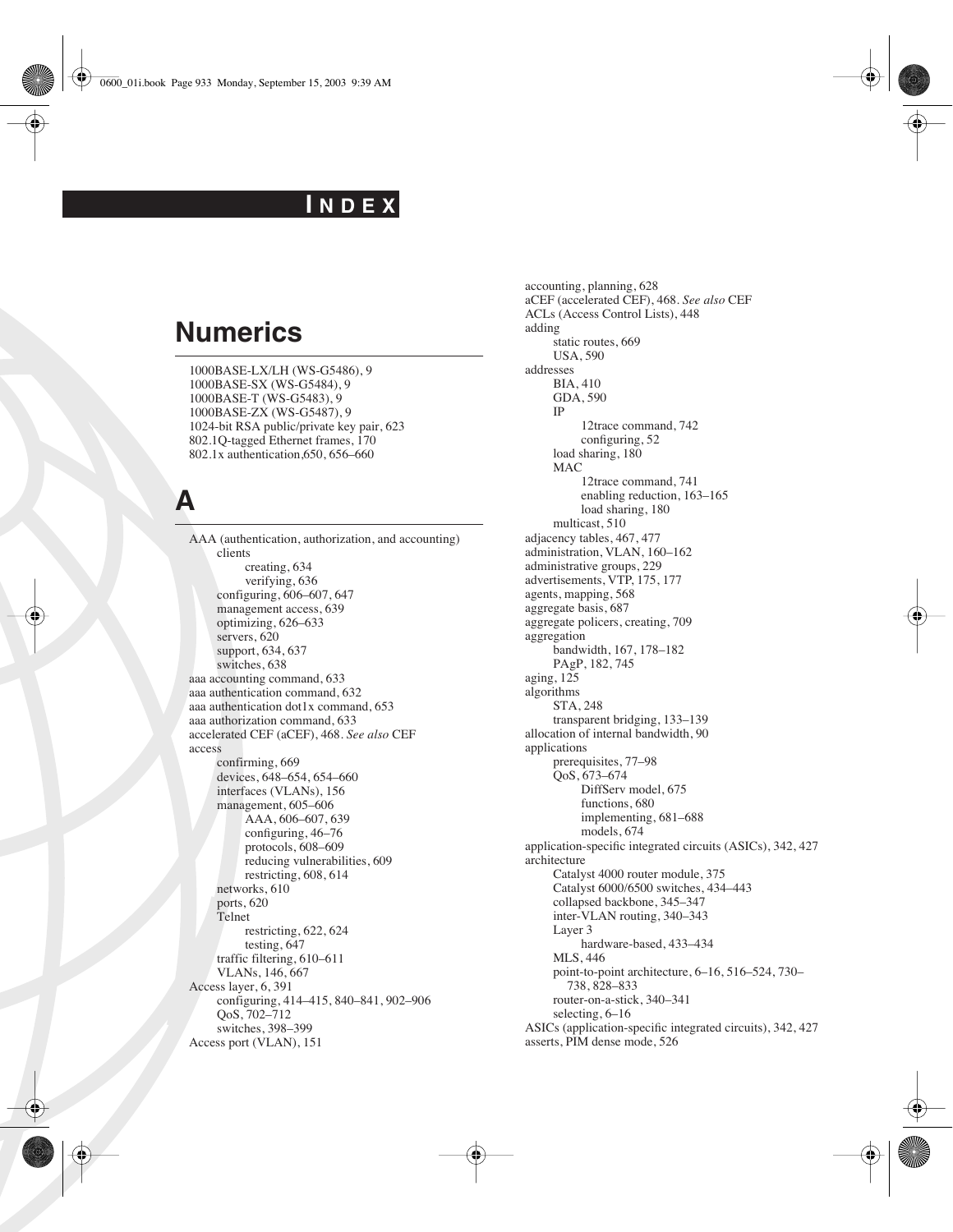assignment ports (VLAN), 151 router ports, 591 asymmetric routing, 730. *See also* routing attacks, 194 audio (multicast routing), 509–510 addressing, 510 forwarding, 516–518 IGMP, 512 IP, 513–515 LAN, 519–520, 570–576 auditing exec events, 644 authentication 802.1x configuring, 656–660 planning, 650 login, 51, 613 NTP, 105 planning, 627 switches, 638 user-level, 615 authentication, authorization, and accounting. *See* AAA authorization levels, 616 planning, 628 privilege levels, 625 TACACS+ servers, 643 testing, 647 auto mode, 182 auto-negotiation, 80, 744 Ethernet delays, 745 trunking, 171–172 Auto-RP, configuring, 565–569 autosensing, 845 availability collapsed backbone architecture, 346 EtherChannel, 181 LAN, 344 multilayer LAN, 349

### **B**

baby giants, 95–97 BackboneFast, configuring, 317–325 backbones, collapsed architecture, 345–347 backing up configurations, 484 files, 778 backplane, 20, 440 backup designated router (BDR), 405 bandwidth aggregation, 167, 178–182 internal allocation, 90 multicast routing, 509–510 addressing, 510 forwarding, 516–518

IGMP, 512 IP, 513–515 LAN, 519–520, 570–576 banner command, 615 banners configuring, 621 login configuring, 613 creating, 615 basic ping, 727. *See also* ping utility BDR (backup designated router), 405 BIA (burned-in address), 410 binding QoS policy, 708 bits, DF, 728 blocking states, 243, 247 boot environment variables, 777, 789, 799 booting bypassing startup files, 768 failures, 792 hybrid mode, 482 native mode, 483, 488 operating systems, 775 parameters, 494 ROMMON mode, 487 switches, 797 BPDUs (bridge protocol data units), 197, 243, 756 Filter, 305–307 port priority, 276 PortFast, 302–305 troubleshooting, 333 breaking loops, 331 bridge protocol data units (BPDUs), 197, 243, 756 bridges, 121–125 designating, 248 LAN segmentation, 125–129 root bridges configuring, 254–272 placement, 256–259, 275 secondary placement, 260 spanning trees, 243 STP. *See* STP tables, 122 configuring entries, 137 viewing, 135 viewing on Switch-B, 137 transparent, 133–139 viewing, 267 broadcast domains, 126 building SPT from source to RP, 550 trees (PIM sparse mode), 547–556 bundles. *See also* EtherChannel configuring, 227 STP, 290 burned-in address (BIA), 410 bypassing startup files, 768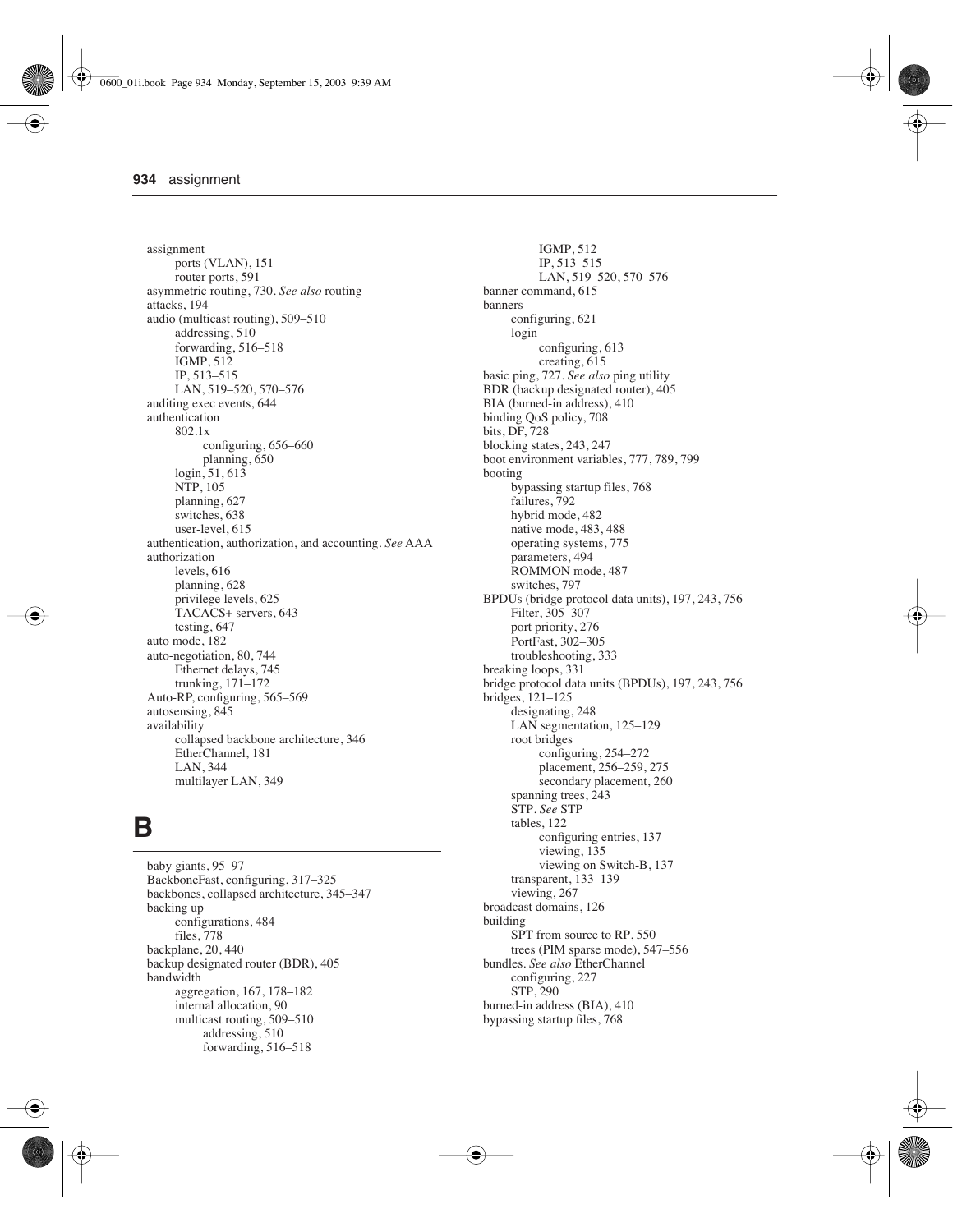# **C**

cabling, testing, 110 caches, 434, 463 candidate RPs, configuring, 567 capture, traffic, 800–806, 828 Catalyst 2900XL/3500XL switches, 681 Catalyst 2950 switches, 7 Catalyst 2950/3550 switches, 682 Catalyst 3550 multilayer switches, 372–374 Catalyst 3550 switches, 10 Catalyst 3750 switches, 13 Catalyst 4000 router module, 374–375 Catalyst 4000 series of switches, 684 Catalyst 4000/4500 switches, 14 Catalyst 6000/6500 switches, 20, 686 architecture, 434–443 CEF-based Layer 3 switching, 465–478 configuring, 497–505 MLS, 444–465 operating systems, 444 upgrading, 479–497 Catalyst Layer 3 switches, multicasting, 520 Catalyst switches, 4–7, 582, 597 connections, 726–742 errDisable status, 755–765 file management, 771–799 installing, 27–46 operating systems, 25–27 platforms, 7–25 VLAN CatOS, 132 implementing, 131–132 CatOS. *See also* operating systems 12trace command, 741 adjacency tables, 477 commands, 612 configuring, 209 disabling DTP/PAgP, 746 EtherChannel, 229–233 FIB, 476 file management, 774 flow control, 94 hard coding speed and duplex settings, 745 IP addressing, 56 NTP, 104, 107 password recovery, 765–768 passwords, 50 ping utility, 728 PortFast, 749 RSPAN, 821 secure management protocols, 609 set port host macro, 749 SNMP, 66 SPAN, 815 spanning tree delays, 748 switches, 621

SYSLOG, 74 transparent bridging, 134 VLAN, 132, 152–154 CDP (Cisco Discovery Protocol), 117, 196, 734 CEF (Cisco Express Forwarding), 343, 466 Layer 3 operating in native mode, 497–505 switching, 465–478 verifying, 476 CGMP (Cisco Group Management Protocol), 520 configuring, 588–602 local leave processing, 595 cgmp holdtime global configuration command, 601 cgmp leave-processing global configuration command, 601 cgmp option, 584 channel groups, 229 channel-group command, 387 channel-group interface configuration command, 400 chassis Catalyst 4000/4500 switches, 14 Catalyst 6000/6500 switches, 20 checksums, CRC, 169 Cisco Discovery Protocol (CDP), 117, 196, 734 Cisco Express Forwarding. *See* CEF Cisco Group Management Protocol (CGMP), 520 Cisco IOS, 205 EtherChannel, 228–229 transparent bridging, 137–139 VLAN, 154–158 VTP, 133, 146–148 Cisco PVST+ (Per-VLAN spanning tree), 252 CiscoSecure ACS, 634 class maps, creating, 707 Class of Service (CoS), 135, 677 clear cam command, 137 clear spantree root vlan-id command, 265 clear spantree uplinkfast command, 314 clear trunk command, 210 clear vlan command, 159 clear vtp pruneeligible command, 216 clients AAA creating, 634 verifying, 636 VTP, 189 collapsed backbone architecture, 345–347 collisions, domains, 126 commands, 614 12trace, 741 aaa accounting, 633 aaa authentication, 632 aaa authentication dot1x, 653 aaa authorization, 633 banner, 615 CatOS, 612 cgmp holdtime global configuration, 601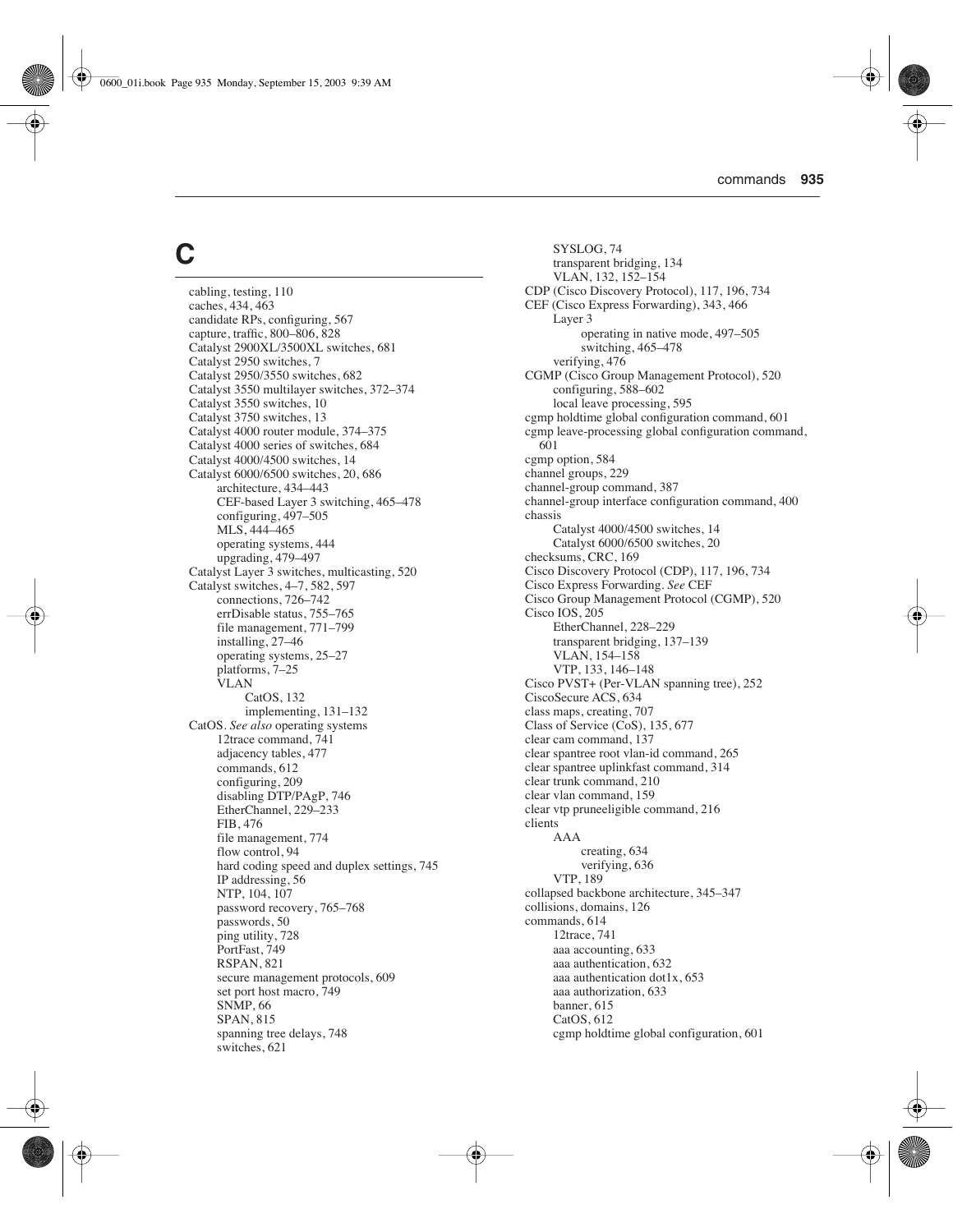cgmp leave-processing global configuration, 601 channel-group, 387 channel-group interface configuration, 400 clear cam, 137 clear spantree root vlan-id, 265 clear spantree uplinfast, 314 clear trunk, 210 clear vlan, 159 clear vtp pruneeligible, 216 configure, 41 configure terminal, 41 copy, 778 copy running-config startup-config, 43 copy startup-config running-config, 45 debug dtp, 212 debug dtp packets, 212 debug ip igmp, 560 debug ip packet, 365, 367 debug ip pim, 545, 560 debug standby events, 418 delete, 782 dot1x port-control, 654 enable, 60 encapsulation dot1q x, 364 exec-timeout, 616 exit, 42, 385 format, 492 hostname global configuration, 41 interface FastEthernet 0/0.x, 363 interface global configuration, 161 interface range, 84, 499 interface vlan 1 global configuration, 161 interface VLAN 200, 373 interface VLAN 300, 373 interface vlan global configuration, 381 interface VLAN x global configuration mode, 373 IOS, 614 ip default-gateway, 362 ip default-gateway global configuration, 362 ip domain-lookup, 55 ip igmp join-group, 541 ip igmp snooping global configuration, 584, 587 ip multicast-routing global configuration, 557 ip name-server, 55 ip pim dense-mode, 537 ip pim interface configuration, 536, 564 ip pim rp-address, 557 ip pim send-rp-announce global configuration, 567 ip pim send-rp-discovery global configuration, 568 ip route global configuration, 365 ip routing, 362 line vty, 48 login line configuration, 48 login local, 615 mac-address table static global configuration, 575 management interface configuration, 162 maximum-paths, 409 no ip igmp snooping global configuration, 575

no ip routing global routing, 362 no shutdown, 381 no shutdown interface configuration mode, 161, 363 no switchport interface configuration, 381 password, 48 ping, 367 interfaces, 669 starting, 542 ping ip, 727 pings, 84 port-channel load-balance global configuration mode, 234 privilege, 616 QoS, 692 radius-server, 631 root macro, 264 router eigrp 1, 388 session, 384, 473 set accounting, 631 set authentication, 630 set authentication login, 613 set authorization, 630 set banner motd, 613 set BAUD, 792 set boot config-register, 488 set crypto key rsa, 614 set dot1x, 653 set enablepass, 50 set igmp enable, 583 set igmp fastleave enable, 587 set interface sc0, 161 set interface sc0 configuration, 57 set ip permit, 614 set logout, 614 set password, 50 set port channel, 231 set port dot1x, 653 set port duplex, 85 set port security, 651 set pvlan, 662 set radius server, 629 set security acl, 663 set spantree macreduction, 163, 268 set spantree portcost mod/port cost cost, 287 set spantree portpri mod/port cost, 289 set spantree portvlancost, 287 set spantree root, 265 set spantree root secondary, 264 set spantree uplinkfast disable, 314 set system name, 42 set tacacs server, 629 set trunk, 209 set vlan, 152, 210 set vlan vlan-id pvlan-type, 662 set vtp, 190 set vtp pruneeligble, 216 set vtp pruning, 216 show arp, 414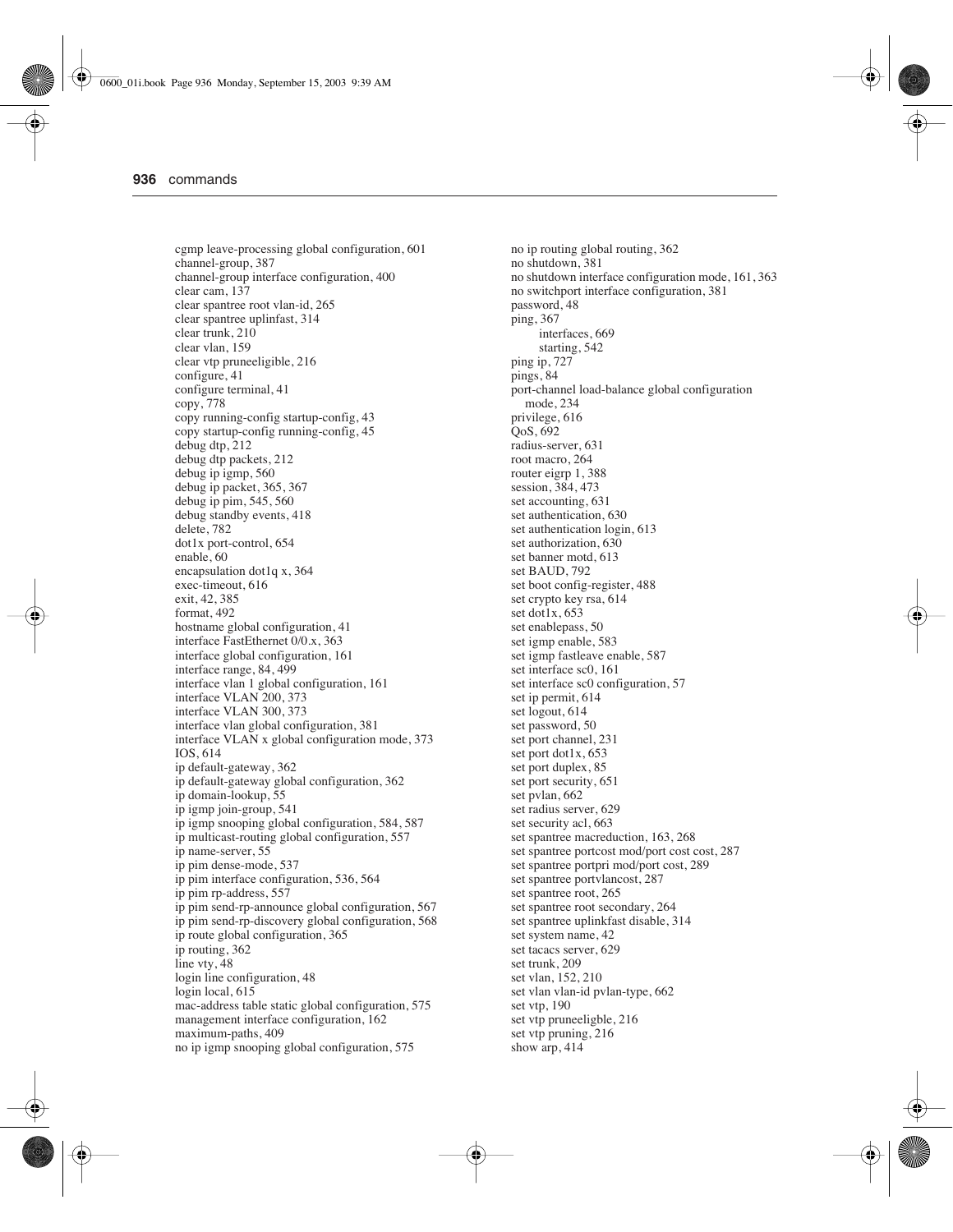show bootvar, 494 show cam dynamic, 134, 136 show cam permanent, 137, 575 show cam static, 137 show cdp neighbors, 736 show cdp neighbors detail, 736 show cgmp, 602 show channel group, 230 show channel traffic, 238 show clock, 101 show etherchannel port, 236 show interface, 227 show interface switchport, 208 show interface trunk, 209, 217 show interfaces port-channel 1, 387 show ip igmp snooping mrouter, 585 show ip mroute, 540 show ip mroute active, 544 show ip ospf, 403 show ip ospf neighbor, 407 show ip pim neighbor, 538 show ip pim rp mapping, 569 show ip route, 364, 366 show ip rpf, 539 show mac-address-table dynamic, 137 show mac-address-table multicast, 576, 585 show mac-address-table static, 139 show mls cef mac, 501 show module, 40 show multicast, 583 show multicast group, 584 show port, 115 show port capabilities, 225, 687 show port mod/port, 227 show port negotiation, 88 show spanning-tree active, 291 show spanning-tree blockedports, 291 show spanning-tree bridge, 267 show spanning-tree interface, 271 show spanning-tree root, 271 show spanning-tree summary, 398 show spanning-tree uplinkfast, 314 show spantree 1, 272 show spantree uplinkfast, 313 show standby, 421 show standby brief, 413 show startup-config, 45 show trunk, 211, 218, 380 show version, 37, 385 show vlan, 154, 158, 192 show vlan internal usage, 165 show vtp domain, 188, 193 show vtp status, 148, 188 spanning-tree cost cost interface configuration, 286 spanning-tree extend system-id global configuration, 163 spanning-tree vlan 1 root, 268 spanning-tree vlan interface configuration, 286

squeeze, 782 standby 1 ip 192.168.1.10, 412 standby track, 412 switchpoint mode access, 156 switchport interface configuration, 156 switchport security, 652 switchport trunk interface configuration, 206 switchport trunk pruning interface configuration, 216 tacacs-server, 631 telnet, 60 traceroute mac, 740 traceroute mac ip, 740 tracert, 416 username, 615 vlan database, 146 vlan vlan-id global configuration mode, 155 vtp global configuration, 189 vtp pruning, 215 vtp VLAN configuration, 189 Common Spanning Tree (CST), 197, 252 communication MLS, 450 VLAN, 129–131 compatibility, trunking modes, 200 components CEF, 467 layer 3 switches, 373 Supervisor 720 engine, 443 CONFIG\_FILE environment variable, 488 configuration, 634, 841 802.1x authentication, 656–660 AAA, 606–607 confirming, 647 management access, 639 support, 637 switches to use AAA, 638 Access layer, 414–415, 840–841 Auto-RP, 565–569 backing up, 484 banners, 621 BOOT environment variables, 799 booting parameters, 494 BPDUs, 243 bridge table entries, 137 candidate RPs, 567 Catalyst 4000 router module, 374–375 Catalyst 6000/6500 switches, 497–505 MLS, 444–465 CatOS, 209, 229–233 CGMP, 588–602 Cisco IOS, 205, 228–229 CiscoSecure ACS, 634 class maps, 707 core, 399 core layer, 840 dates and time, 99 default gateways, 362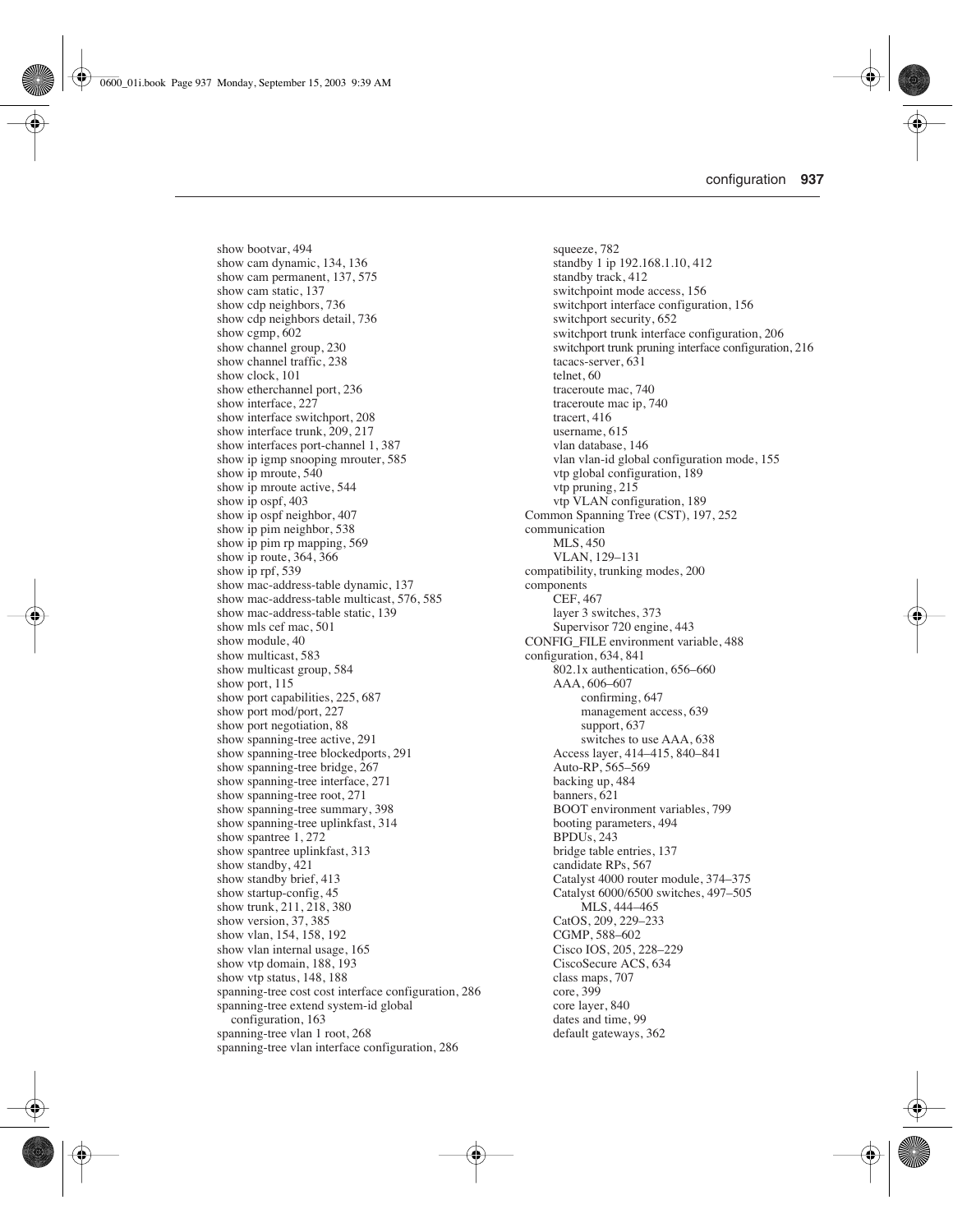DHCP server support, 699 directory numbers, 701 Distribution layer, 405, 840–841 DNS, 52 dynamic routing, 402–409 EtherChannel, 219–238 bundles, 227 Layer 2, 835 planning, 219–223 support, 223–225 tasks, 225–238 verifying, 235–237 Ethernet, 76–98 flow control, 88 groups, 640 high-speed band rates, 793 hosts, 40, 361–362 HSRP, 410–413 identity, 40 idle session timeouts, 624 IGMP snooping, 576–588 inter-VLAN Layer 2 infrastructure, 837 inter-VLAN routing, 358–359, 361–370 Switch-A/Switch B, 380–389 IP, 52, 355, 370 ip routing command, 362 jumbo frames, 94 Layer 2 infrastructure, 834–839, 843 connecting, 843–844 interfaces, 499 inter-VLAN routing, 868–870 management, 870–875 parameters, 360–361, 377–380, 393 ports, 845–849 QoS, 875–882 security, 870–875 spanning tree, 857–867 VLAN, 849–857 Layer 3 interfaces, 499 routing, 500 switching, 370–371 login, 613, 615 loop-free topologies, 242–251 management of Layer 2 infrastructure, 838 mapping agents, 568 minimum flow mask, 457 MLS-RP, 454 MLS-SE, 456 MSFC, 472 MSFC-2, 473 multicast routing, 841 multilayer, 839, 841, 897 access layer, 902–906 core layer, 897–902 distribution layer, 902–906 routing, 907–914

multilayer LAN design, 344–353 network management access, 46–76 NTP, 101 passwords, 48, 637, 771 permit lists, 623 PFC, 475 physical port parameters, 225–227 PIM dense mode, 521–522 neighbor discovery, 523 tasks, 533–546 trees, 523–530 unicasting, 522 PIM sparse mode, 546–547 tasks, 556–563 trees, 547–556 PIM sparse-dense mode, 564 ports Gigabit Ethernet, 86 Layer 2, 835 prerequisites, 77–98 privilege levels, 625 prune eligible lists, 216 pruning VTP, 213–218 QoS, 688–693 Access layer, 702–712 connecting, 693–699 Distribution layer, 712–722 IOS IP telephony service, 699–702 Layer 2 infrastructure, 839 restoring, 770 RP, 556 RSPAN, 817–825 routed interfaces, 399–402, 405–407 routers, 362–367, 386, 664 saving, 42, 770 scheduling, 716 security, 610, 648–660 LAN segments, 660–663 Layer 2 infrastructure, 838 management interfaces, 617–626 ports, 654–656 protocols, 638 SNMP, 61–67 SPAN, 809–816 spanning tree, 837 static IP routing, 366 **STP** BackboneFast, 317–325 BPDU Filter, 305–307 BPDUs, 302–305 load sharing, 272–293 multilayer design, 326–328 PortFast, 298–302 root bridges, 254–272 root guard, 293–298 troubleshooting, 328–335 UplinkFast, 307–317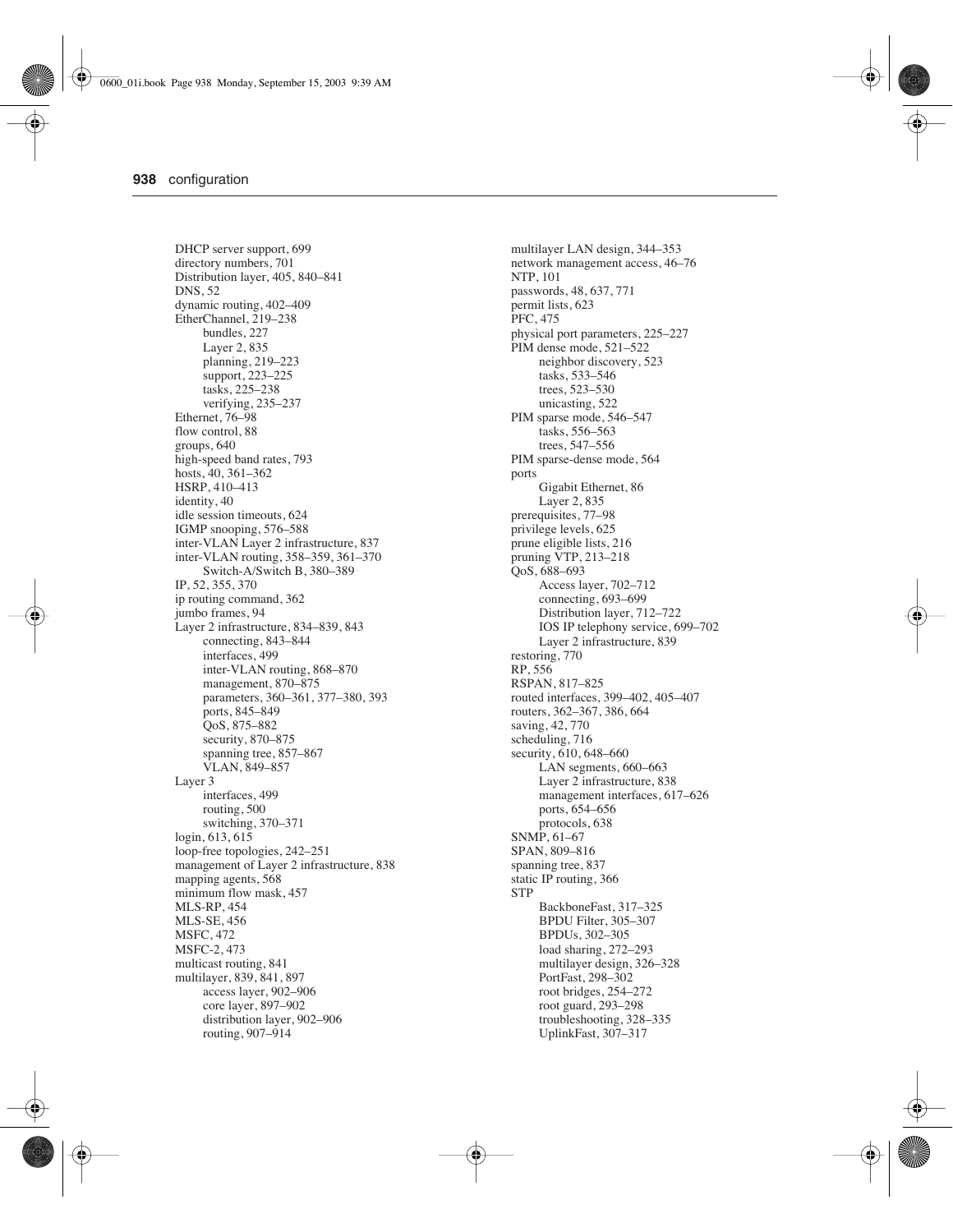switches, 882–894 Access layer, 398–399 Distribution layer, 394–398 self-study labs, 914–930 SYSLOG, 67–76 system names, 664 system time, 98–108 TFTP servers, 796 trunk mode (DTP), 199 trunking between switches, 194–213 encapsulation, 195 Layer 2, 835 trunks, 619, 695 unicasting, 534 VACLs, 825–829 VLAN, 146, 148–160, 665 access, 667 extended-range VLANs, 162–165 Layer 2 infrastructure, 835–836 management, 160–162 VTP, 139–148, 183–194, 456 WRED, 715 configure command, 41 configure terminal command, 41 confirming AAA configuration, 647 access, 669 connections, 665 connections, 834 Catalyst switches, 4–7 installing, 27–46 operating systems, 25–27 platforms, 7–25 confirming, 665 Ethernet, 76–98 hosts (AAA servers), 620 IP, 59 LAN, 742–755 Layer 1, 110 Layer 2 troubleshooting, 116 verifying, 114 Layer 3, 119 management MSFC, 472 Switch-B, 385 networks Layer 2, 843–844 Layer 2 infrastructure, 834 ping, 364, 368  $O<sub>0</sub>$ S, 693–699 routers, 664 Telnet, 464 tools, 726–742 troubleshooting, 108–119 trunking, 168–172 UplinkFast, 307–317

verifying, 367–370, 389, 501, 619 Content switching module (WS-SVC-CSG-1), 24 contiguous ports, 225 continuos ping commands, starting, 542 control, confirming access, 669 control plane, 428, 431 convergence, 326–328 conversions, Flash file systems to native mode, 492 copy command, 778 copy running-config startup-config command, 43 copy startup-config running-config command, 45 copying files, 788 native mode, 493 operating system files, 778 Core layer, 6, 391 core layer configuration, 399, 840, 897–902 corrupt operating system images, recovering, 790 corrupted frames, 334 CoS (Class of Service), 135, 677 CoS-to-DSCP map, 713 costs LAN, 344 Layer 3 switching, 426 multilayer LAN, 349 ports, 281–285 STP, 245 CPUs (central processing units), 242 CRC (cyclic redundancy check), 169 CST (Common Spanning Tree), 197, 252

### **D**

data plane, 428, 431 databases, VLAN, 146. *See also* VLAN dates, configuring, 99. *See also* time dCEF (distributed CEF), 468. *See also* CEF debug dtp command, 212 debug dtp packets command, 212 debug ip igmp command, 560 debug ip packet command, 365, 367 debug ip pim command, 545, 560 debug standby events command, 418 debugging BackboneFast, 322 PIM dense mode, 545 PIM sparse mode, 560 STP, 332 DEC (Digital Equipment Corporation), 241 default gateways, 350–351, 362 default port startup delays, measuring, 750 defining authorization levels, 616 delays DTP, 746 Ethernet auto-negotiation, 745 forward delay, 747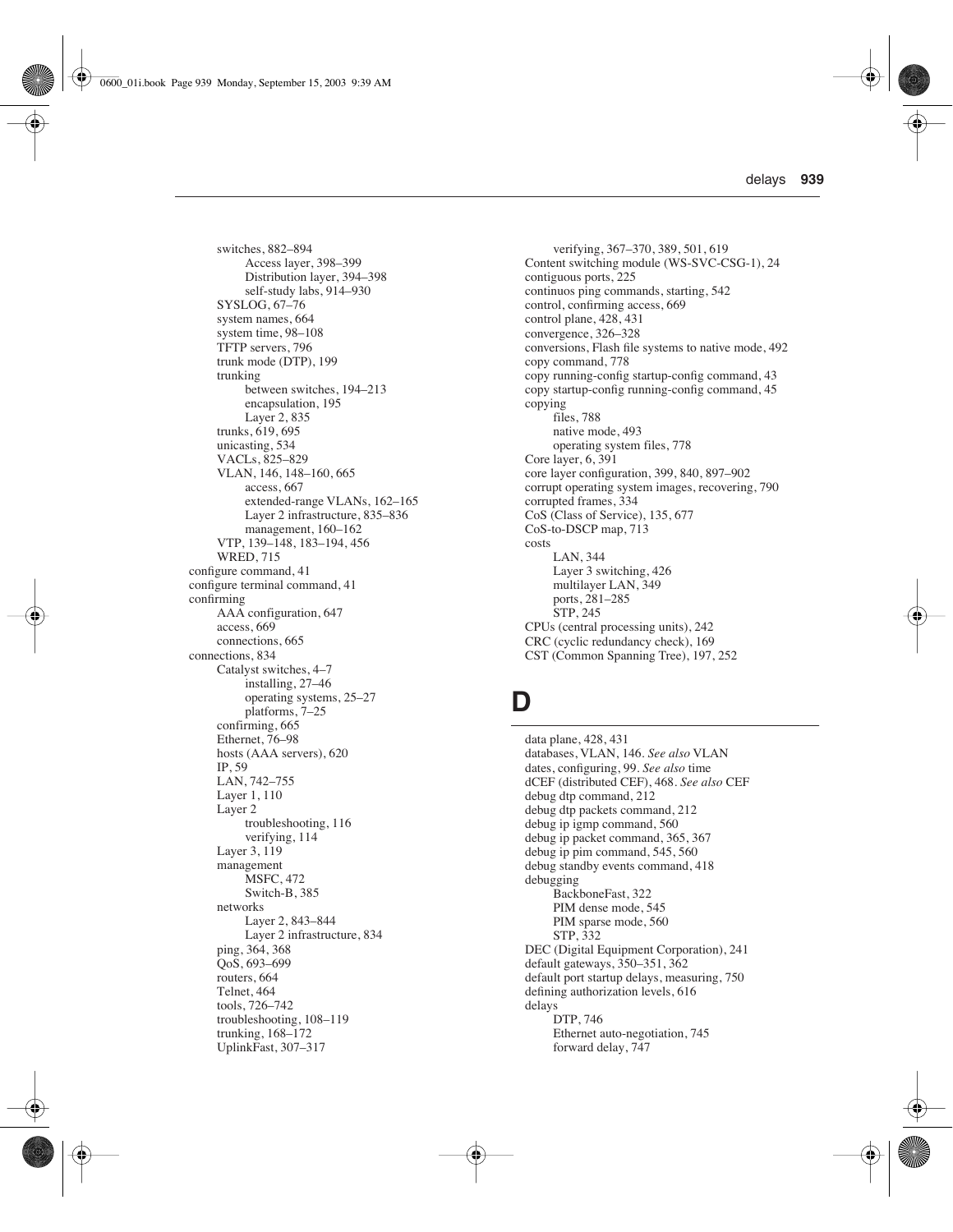forward delay timer, 249 PAgP, 221, 746 port startup, 743, 750 protocol negotiation, 744–746 delete command, 782 deleting files, 782 operating system files, 778 VLANs, 159–160 denial-of-service (DoS) attacks, 194 density of ports (Layer 3 switching), 426 design, 634, 841 802.1x authentication, 656–660 AAA, 606–607 confirming, 647 management access, 639 support, 637 switches to use AAA, 638 Access layer, 414–415, 840–841 Auto-RP, 565–569 backing up, 484 banners, 621 BOOT environment variables, 799 booting parameters, 494 BPDUs, 243 bridge table entries, 137 candidate RPs, 567 Catalyst 4000 router module, 374–375 Catalyst 6000/6500 switches, 497–505 MLS, 444–465 CatOS, 209, 229–233 CGMP, 588–602 Cisco IOS, 205, 228–229 CiscoSecure ACS, 634 class maps, 707 core, 399 core layer, 840 dates and time, 99 default gateways, 362 DHCP server support, 699 directory numbers, 701 Distribution layer, 405, 840–841 DNS, 52 dynamic routing, 402–409 EtherChannel, 219–238 bundles, 227 Layer 2, 835 planning, 219–223 support, 223–225 tasks, 225–238 verifying, 235–237 Ethernet, 76–98 flow control, 88 groups, 640 high-speed band rates, 793 hosts, 40, 361–362

HSRP, 410–413 identity, 40 idle session timeouts, 624 IGMP snooping, 576–588 inter-VLAN Layer 2 infrastructure, 837 inter-VLAN routing, 358–359, 361–370 Switch-A/Switch B, 380–389 IP, 52, 355, 370 ip routing command, 362 jumbo frames, 94 Layer 2 infrastructure, 834–839, 843 connecting, 843–844 interfaces, 499 inter-VLAN routing, 868–870 management, 870–875 parameters, 360–361, 377–380, 393 ports, 845–849 QoS, 875–882 security, 870-875 spanning tree, 857–867 VLAN, 849–857 Layer 3 interfaces, 499 routing, 500 switching, 370–371 login, 613, 615 loop-free topologies, 242–251 management of Layer 2 infrastructure, 838 mapping agents, 568 minimum flow mask, 457 MLS-RP, 454 MLS-SE, 456 MSFC, 472 MSFC-2, 473 multicast routing, 841 multilayer, 839, 841, 897 access layer, 902–906 core layer, 897–902 distribution layer, 902–906 LAN design, 344–353 routing, 907–914 network management access, 46–76 NTP, 101 passwords, 48, 637, 771 permit lists, 623 PFC, 475 physical port parameters, 225–227 PIM dense mode, 521–522 neighbor discovery, 523 tasks, 533–546 trees, 523–530 unicasting, 522 PIM sparse mode, 546–547 tasks, 556–563 trees, 547–556 PIM sparse-dense mode, 564 ports Gigabit Ethernet, 86 Layer 2, 835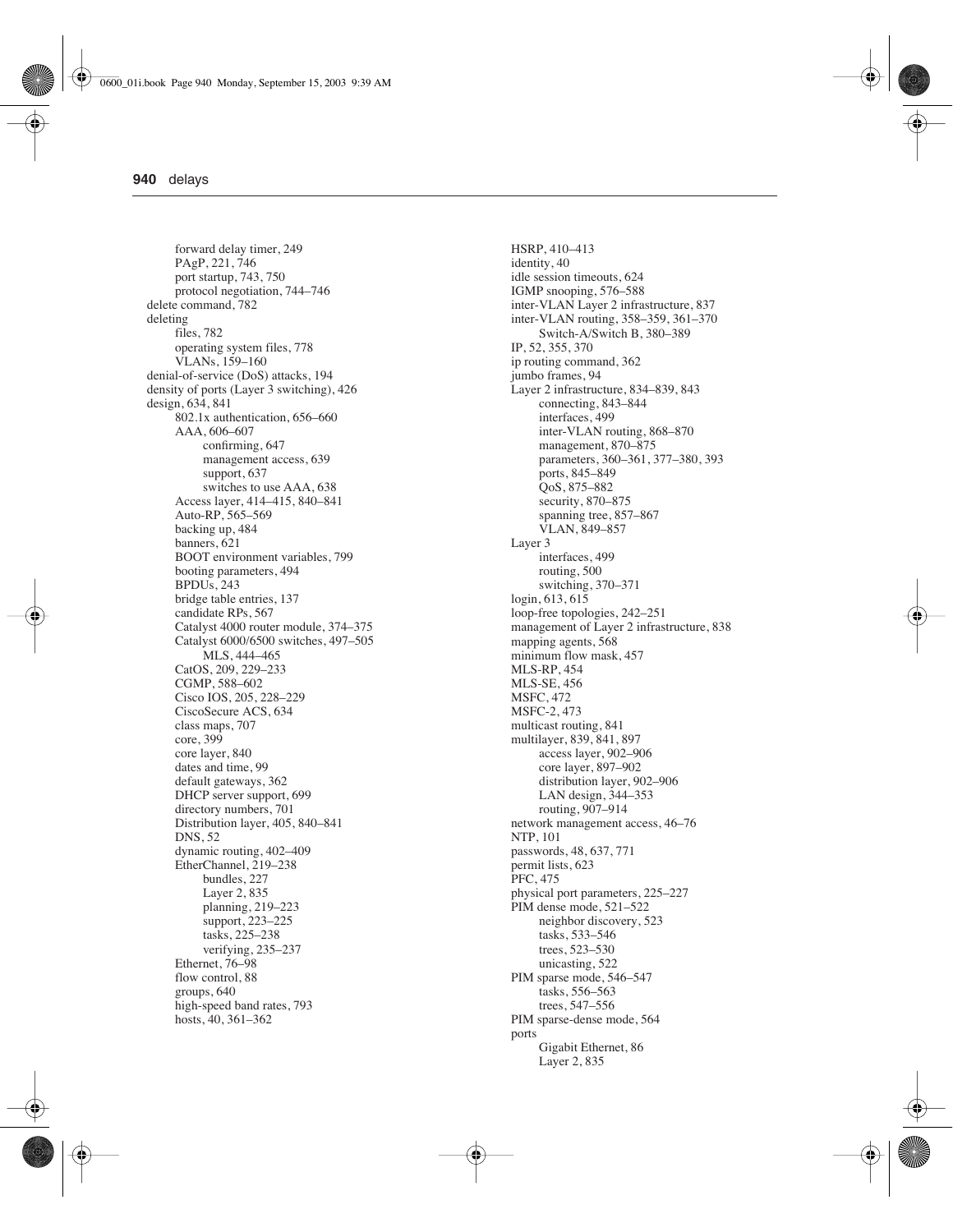prerequisites, 77–98 privilege levels, 625 prune eligible lists, 216 pruning VTP, 213–218 QoS, 688–693 Access layer, 702–712 connecting, 693–699 Distribution layer, 712–722 IOS IP telephony service, 699–702 Layer 2 infrastructure, 839 restoring, 770 RP, 556 RSPAN, 817–825 routed interfaces, 399–402, 405–407 routers, 362–367, 386, 664 saving, 42, 770 scheduling, 716 security, 610, 648–660 LAN segments, 660–663 Layer 2 infrastructure, 838 management interfaces, 617–626 ports, 654–656 protocols, 638 SNMP, 61–67 SPAN, 809–816 spanning tree, 837 static IP routing, 366 STP BackboneFast, 317–325 BPDU Filter, 305–307 BPDUs, 302–305 load sharing, 272–293 multilayer design, 326–328 PortFast, 298–302 root bridges, 254–272 root guard, 293–298 troubleshooting, 328–335 UplinkFast, 307–317 switches, 882–894 Access layer, 398–399 Distribution layer, 394–398 self-study labs, 914–930 SYSLOG, 67–76 system names, 664 system time, 98–108 TFTP servers, 796 trunk mode (DTP), 199 trunking between switches, 194–213 encapsulation, 195 Layer 2, 835 trunks, 619, 695 unicasting, 534 VACLs, 825–829 VLAN, 146, 148–160, 665 access, 667 extended-range VLANs, 162–165

Layer 2 infrastructure, 835–836 management, 160–162 VTP, 139–148, 183–194, 456 WRED, 715 designated router (DR), 523 desirable mode, 182 destination MAC addresses, 181 detection UDLD, 222, 756 unidirectional, 333 WRED, 684, 715 devices access, 648–654, 654–660 CDP, 734 Ethernet, 76–98 Flash, 776 VLAN, 129–131, 149 DF (don't fragment) bit, 728 DFC (Distributed Feature Card), 441 DHCP server support, 699 dia parameter, 265 DiffServ (Differentiated Services) model, 675 Digital Equipment Corporation (DEC), 241 direct failures, STP, 250 directory numbers, configuring, 701 disabling DTP, 746, 753 PAgP, 746, 752 ports, 247, 331 unnecessary services, 609 VTP, 146–148 disconnections. *See also* connections idle sessions, 614, 616 DISL (Dynamic Inter-Switch Link), 172 distributed CEF (dCEF), 468. *See also* CEF Distributed Feature Card (DFC), 441 distributed switching environments, 173 Distribution layer, 6, 391 configuring, 405 QoS, 712–722 switches, 394–398 distribution layer configuration, 840–841, 902–906 DMZ segments, optimizing, 660–663 DNS (Domain Name Service), configuring, 52 domains broadcast, 126 collisions, 126 Layer 2, 345–347, 394 Layer 3, 394 VTP, 142, 175 don't fragment (DF) bit, 728 DoS (denial-of-service) attacks, 194 dot1x port-control command, 654 downloading files, 793 operating system images, 798 DR (designated router), 523 drop adjacency, 502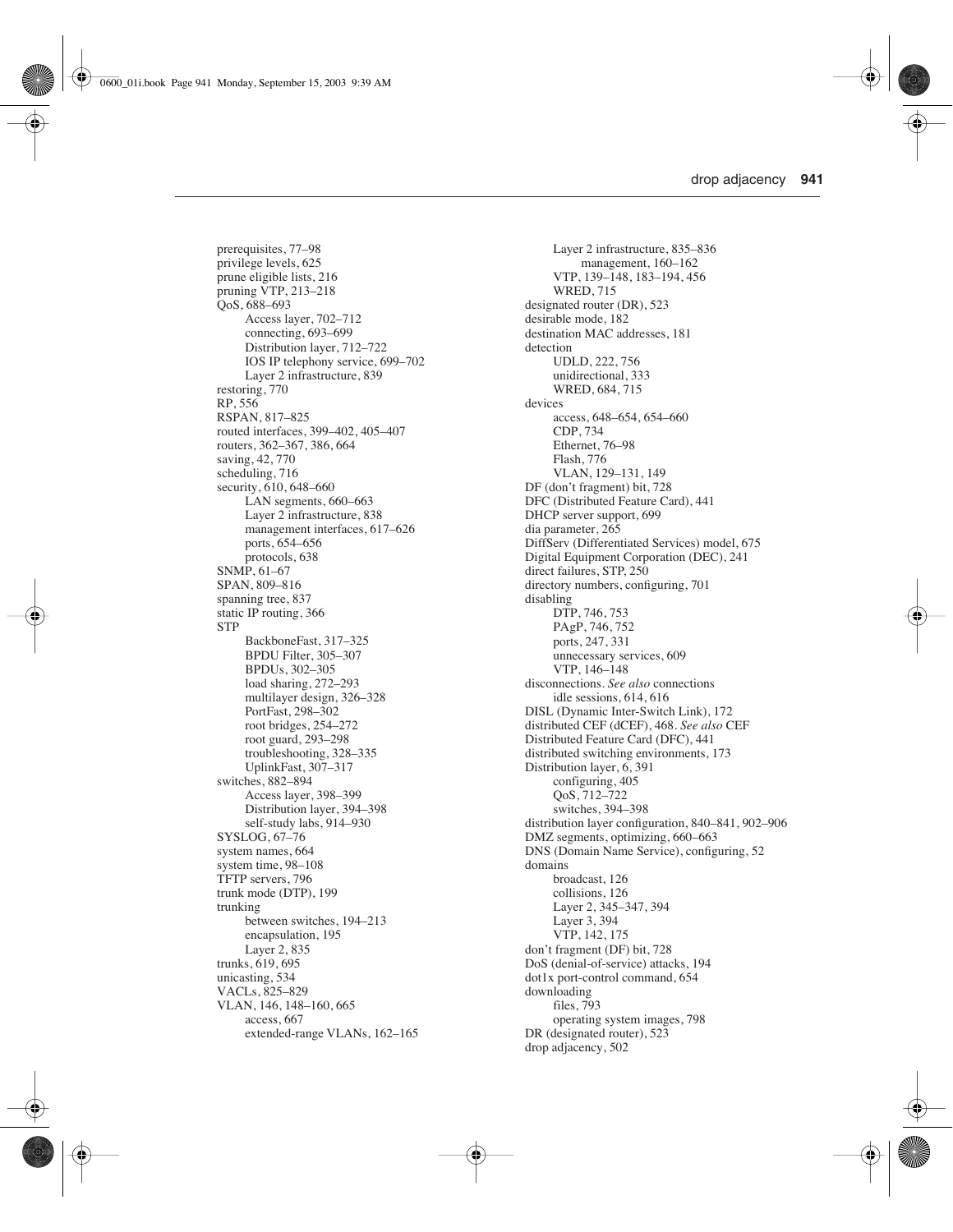DTP (Dynamic Trunking Protocol), 153, 172, 379, 744 disabling, 753 negotiation delays, 746 SYSLOG, 213 dummy multicasts, 310 duplex, 78, 83, 333 dynamic desirable mode, 156 Dynamic Inter-Switch Link (DISL), 172 dynamic routing, configuring, 402–405, 407, 409 Dynamic Trunking Protocol (DTP), 153, 172, 379, 744

# **E**

egress queuing, 716 EMI (Enhanced Multilayer Image), 10, 371 enable command, 60 enable secret password, 609 enabling BackboneFast, 320 event logging, 332 IGMP fast-leave processing, 586 Querier, 587 snooping, 583–584 MAC address reduction, 163–165 MLS, 454, 456 port security, 651 PortFast, 748, 752 BPDU Filter, 306 BPDU Guard, 303 root guard, 295 SSH support, 623 SYSLOG, 213 TACACS+, 640 UplinkFast, 311 user-level authentication, 615 voice prioritization, 703 VTP pruning, 215 encapsulation configuring, 195 trunk, 169–171 encapsulation dot1q x command, 364 encryption. *See also* security passwords, 609 engines, switching, 686 enhanced image, 8 Enhanced Multilayer Image (EMI), 10, 371 errDisable status, troubleshooting, 755–765 EtherChannel, 167 bundles configuring, 227 STP, 290 Switch-B, 384 configuring, 219–238 planning, 219–223 support, 223–225 tasks, 225–238 verifying, 235–237

Layer 2, 835, 845–849 load sharing, 222–223 misconfiguration, 756 negotiation, 182 PAgP, 220–222 performance, 180 redundancy, 181 Ethernet 802.1Q-tagged frames, 170 auto-negotiation delays, 745 bridging, 122–125 connections, 76–98 LAN segmentation, 125–129 multicast addressing, 511 MTU, 170 VLAN parameters, 151 events exec, 644 STP, 332 Exclusive OR (XOR), 181 exec events, 644 EXEC mode, 148 EXEC sessions, 605 exec-timeout command, 616 exit command, 42, 385 extended ping, 727. *See also* ping utility extended-range VLANs, configuring, 162–165

### **F**

fabric-enabled card, 441 fabric-only card, 441 facility tags, SYSLOG, 70 failures BackboneFast, 317–325 STP, 250 Uplinkfast, 307–317 Fast Link Pulse (FLP), 80 fast-leave processing, enabling, 586 FIB (Forwarding Information Base), 467, 476 fields CoS, 677 ToS, 676 files copying, 788 deleting, 782 downloading, 793 management, 771–799 operating systems backing up, 484 copying/deleting, 778 native mode, 485 restoring, 785 startup, 768 transferring (TFTP), 775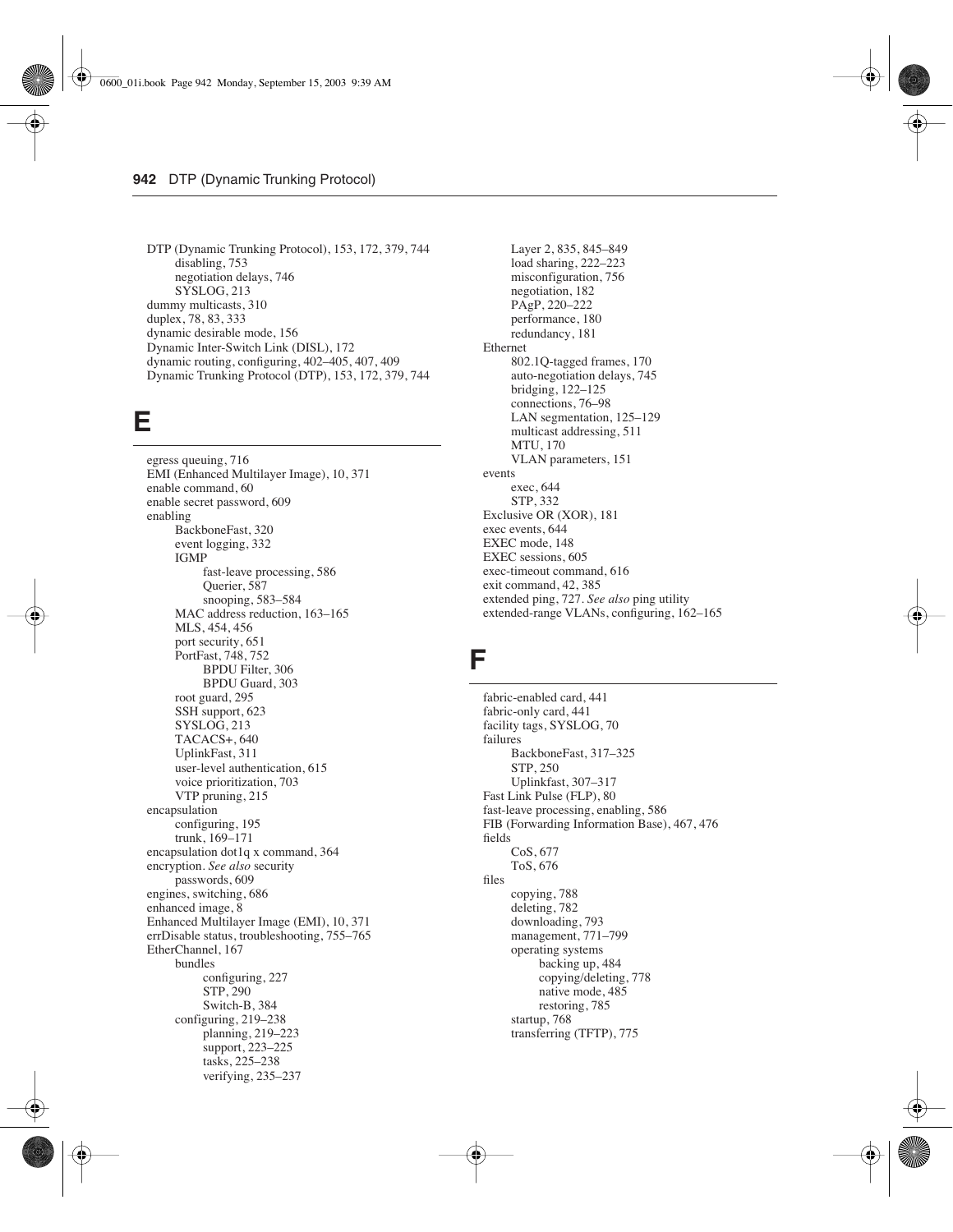filtering, 125 PortFast BPDU, 305–307 traffic, 610–611 firewall services module (WS-SVC-FWM-1-K9), 24 Flash file systems converting to native mode, 492 formatting, 798 mounting, 769 flexibility of Layer 3 switching, 426 flow control, 78 CatOS, 94 configuring, 88 Gigabit Ethernet, 86 IOS, 93 flow entry, 434 flow packets, inter-VLAN routing, 356–357, 375–376 flow-based caching mechanisms, 467 flows, MLS, 448 FLP (Fast Link Pulse), 80 format command, 492 formats, native mode, 492 formatting class maps, 707 Flash file systems, 798 login banners, 615 passwords, 637 public/private keys, 614 forward delay timers, 249, 747 forwarding, 125 CEF, 466. *See also* CEF DFC, 441 multicasting, 516–518, 571 RPF, 517 Forwarding Information Base (FIB), 467 forwarding states, 243 ports, 249 transitions, 247 frames 802.1Q-tagged Ethernet, 170 corrupted, 334 oversized support, 95 PAgP, 182 full flow masks, 458 functions. *See also* commands QoS, 680

### **G**

gateways default, 350–351, 362 virtual default, 351 GDA (Group Destination Address), 590 Generic VLAN Registration Protocol (GVRP), 173 Gigabit Ethernet ports, configuring, 86 gigabit ports, Switch-B, 384 GigaStack (WS-X3500-XL), 9

global configuration mode, VLANs, 155 grafting PIM dense mode, 529 Group Destination Address (GDA), 590 group-list keyword, 567 groups CGMP, 520, 588–602 configuring, 640 IGMP, 512 memberships, 581, 596 multicast, 541 receivers adding, 577, 593 deleting, 579, 595 guards PortFast BPDU, 302–305 root, 293–298 GVRP (Generic VLAN Registration Protocol), 173

#### **H**

hard coding speed and duplex settings, IOS, 745 hardware ASICs, 342 prerequisites, 77–98 hardware-based Layer 3 switching architectures, 433– 434 hello parameter, 265 Hello timer, 249 high availability, EtherChannel, 181 high-speed band rates, configuring, 793 hopping, VLAN, 197 host-based authentication, 608 hostname global configuration command, 41 hosts, 361 AAA servers, 620 configuring, 361–362 connecting, 697 names, 40 Hot Standby Router Protocol (HSRP), 328, 349–353, 482 hybrid mode CEF-based Layer 3 switching, 465–478 upgrading, 479–497 hyper terminals, 793

### **I**

identifying loops, 329 identity, 40 idle sessions disconnecting, 614, 616 timeouts, 624 IEEE 802.1d version of STP, 241. *See also* STP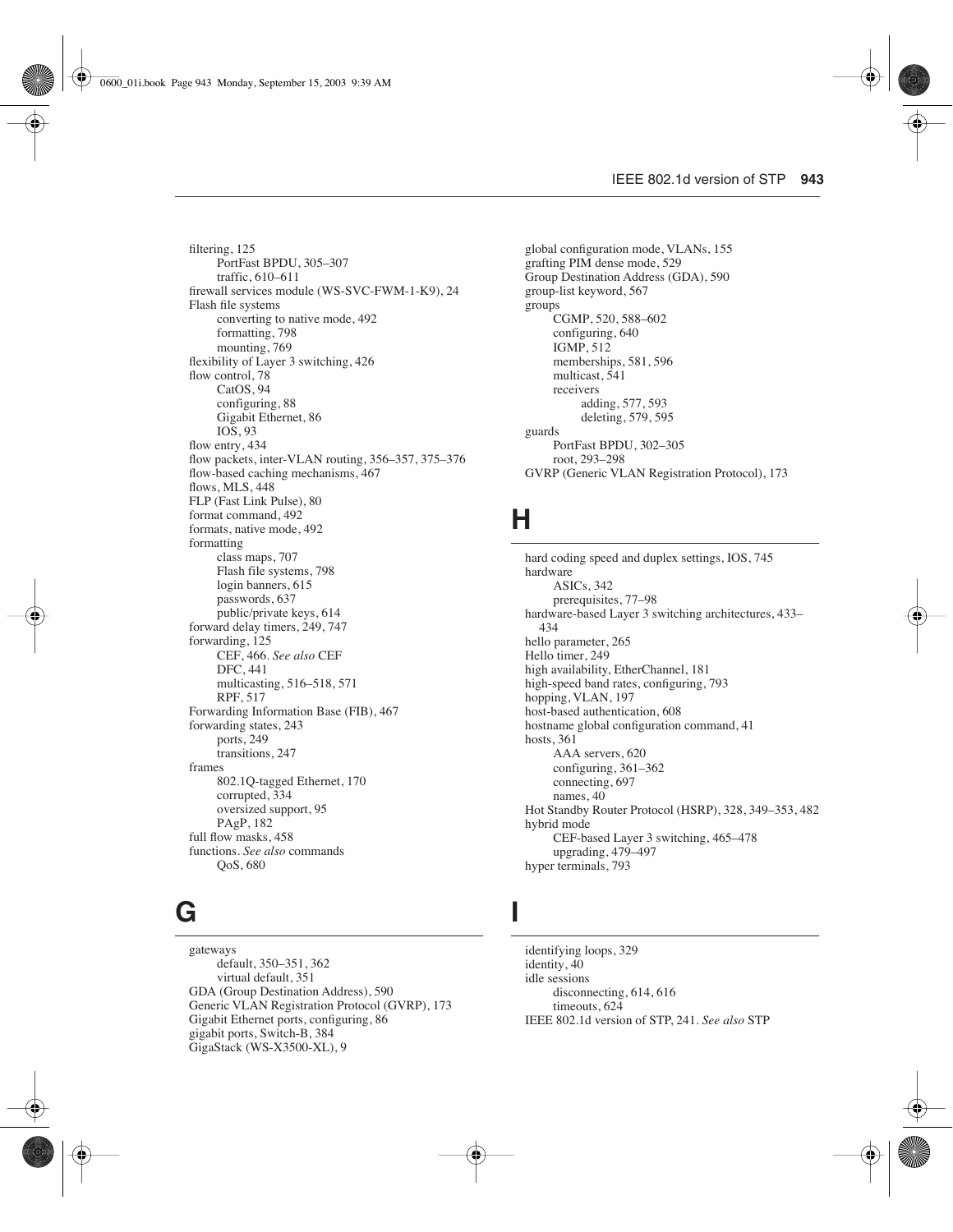IGMP (Internet Group Management Protocol) fast-leave processing, 580, 586 Membership Report message, 578 multicasting, 512 Querier, 587 snooping, 520, 576–588 images, 8 EMI, 10 operating systems downloading, 798 recovering corrupt, 790 upgrading, 775 SMI, 10 implementation CEF, 470 control planes, 431 data planes, 431 QoS, 681–688 redundant multilayer topology, 390–421 VLAN Catalyst switches, 131–132 CatOS, 132 implementing VLAN, 131–132 in-band management interfaces, 160 indirect failures, STP, 250 infrastructure Layer 2 configuring, 843 connecting, 843–844 inter-VLAN routing, 868–870 management, 870–875 ports, 845–849 QoS, 875–882 security, 870–875 spanning tree, 857–867 switching, 834–839 VLAN, 849–857 switching, 606. *See also* security VLAN, 129–131 ingress port queues, viewing, 687 installing Catalyst switches, 27–46 instances, CST, 197 interconnections. *See also* connections switches, 619, 695 trunking, 168–172 VTP, 173–178 interface FastEthernet 0/0.x command, 363 interface global configuration command, 161 interface range command, 84, 499 interface vlan 1 global configuration command, 161 interface VLAN 200 command, 373 interface VLAN 300 command, 373 interface vlan global configuration command, 381 interface VLAN x global configuration mode command, 373 interfaces Cisco IOS, 154–158 in-band management, 160

IOS disabling, 146–148 verifying transparent bridging, 137–139 VLAN, 133 Layer 2 configuration, 499 Layer 3 configuration, 499 management, 796 MLS, 455 out-of-band management, 160 physical, 372 ping command, 669 ping connectivity, 367–370 ranges, 157 routers, 399–402, 405–407 sc0, 161 security, 611–617 configuring, 617–626 optimizing AAA, 626–633 SVI, 52, 161, 372 SVU, 473 Switch-A, 381 switchport interface configuration, 156 VLANs, 156 internal bandwidth allocation, 90 interoperability, snooping, 597 Inter-Switch Link. *See* ISL interswitch trunks, configuring, 205 interval keyword, 567 inter-VLAN routing architecture, 340–343 configuring, 358–359, 361–370 Layer 2 configuration, 837, 868–870 packet flow, 356–357, 375–376 Switch-A/Switch-B, 380–389 Intrusion detection system module (WS-SVC-IDS2BUNK9), 24 IOS, 83, 614 disabling DTP/PAgP, 746 DNS configuration, 52, 56 EtherChannel, 228–229 file management, 773 flow control, 93 Gigabit Ethernet, 87 hard coding speed and duplex settings, 745 IP addressing configuration, 52 IP telephony service, 699–702 NTP, 103, 106 passwords configuring, 48 recovery, 768–771 PortFast, 748 RSPAN, 818 secure management protocols, 609 SNMP, 63 SPAN, 810 spanning tree delays, 747 speed, 83 switch security, 623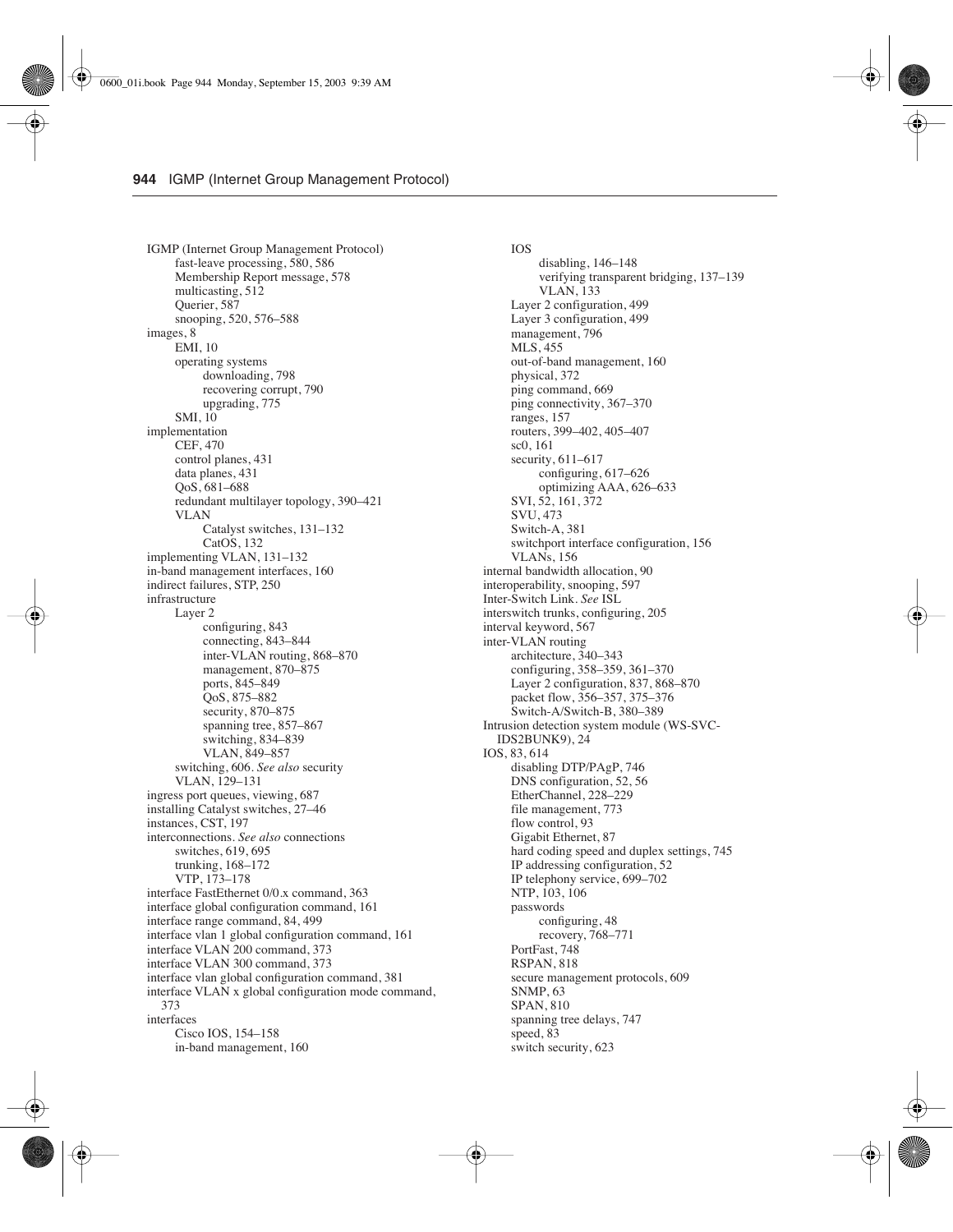switchport host interface configuration macro, 749 SYSLOG, 71 traceroute mac command, 740 traceroute mac ip command, 740 transparent bridging, 137–139 VLAN, 133 VTP, 146–148 IP (Internet Protocol), 52 addresses (12trace command), 742 connections, 59 IOS telephony service, 699–702 multicast addressing, 510 multicasting, 513–515 parameters, 664 routing configuring, 355 MSFC, 474 Switch-A, 382 routing tables, 366 tools, 726–742 CDP, 734 Layer 2 traceroute, 737–742 ping utility, 727 traceroute, 729–733 ip default-gateway command, 362 ip default-gateway global configuration command, 362 ip domain-lookup command, 55 ip igmp join-group command, 541 ip igmp snooping global configuration command, 584, 587 ip multicast-routing global configuration command, 557 ip name-server command, 55 IP Phones connecting, 697 ip pim dense-mode command, 537 ip pim interface configuration command, 536, 564 ip pim rp-address command, 557 ip pim send-rp-announce global configuration command, 567 ip pim send-rp-discovery global configuration command, 568 ip route global configuration command, 365 ip routing command, 362 IPSec virtual private network (VPN) services module (WS-SVC-IPSEC-1), 24 ISL (Inter-Switch Link), 169

# **J**

JAM signals, 126 join messages, VTP, 214 joining multicast groups, 541 jumbo frames, 97 configuring, 94 Gigabit Ethernet, 86

### **K**

keys, creating, 614 keywords group-list, 567 interval, 567 mrouter learn, 584 override, 557 permanent, 137 secondary, 264 static, 137

### **L**

l2trace utility, 737 lack of resources, 334 LAN (local area network) bandwidth aggregation, 179 Catalyst switches, 4–7 installing, 27–46 operating systems, 25–27 platforms, 7–25 collapsed backbone architecture, 345–347 multicasting, 519–520, 570–576 multilayer design, 344–353 redundant topologies, 738 segmentation, 125–129 segment security, 660–663 tools, 726–742 topologies (multiple VLANs), 149 transparent bridging, 122–125, 133–139 Layer 1 connections, verifying, 110 Layer 2 collapsed backbone design, 345–347 connections, 114 domains, 394 infrastructure configuring, 843 connecting, 843–844 inter-VLAN routing, 868–870 management, 870–875 ports, 845–849 QoS, 875–882 security, 870-875 spanning tree, 857–867 VLAN, 849–857 interfaces, 499 multicasting, 571 parameters, 360–361, 377–380, 393 switching, 834–839 switching engines, 686 traceroute utility, 737–742 troubleshooting, 116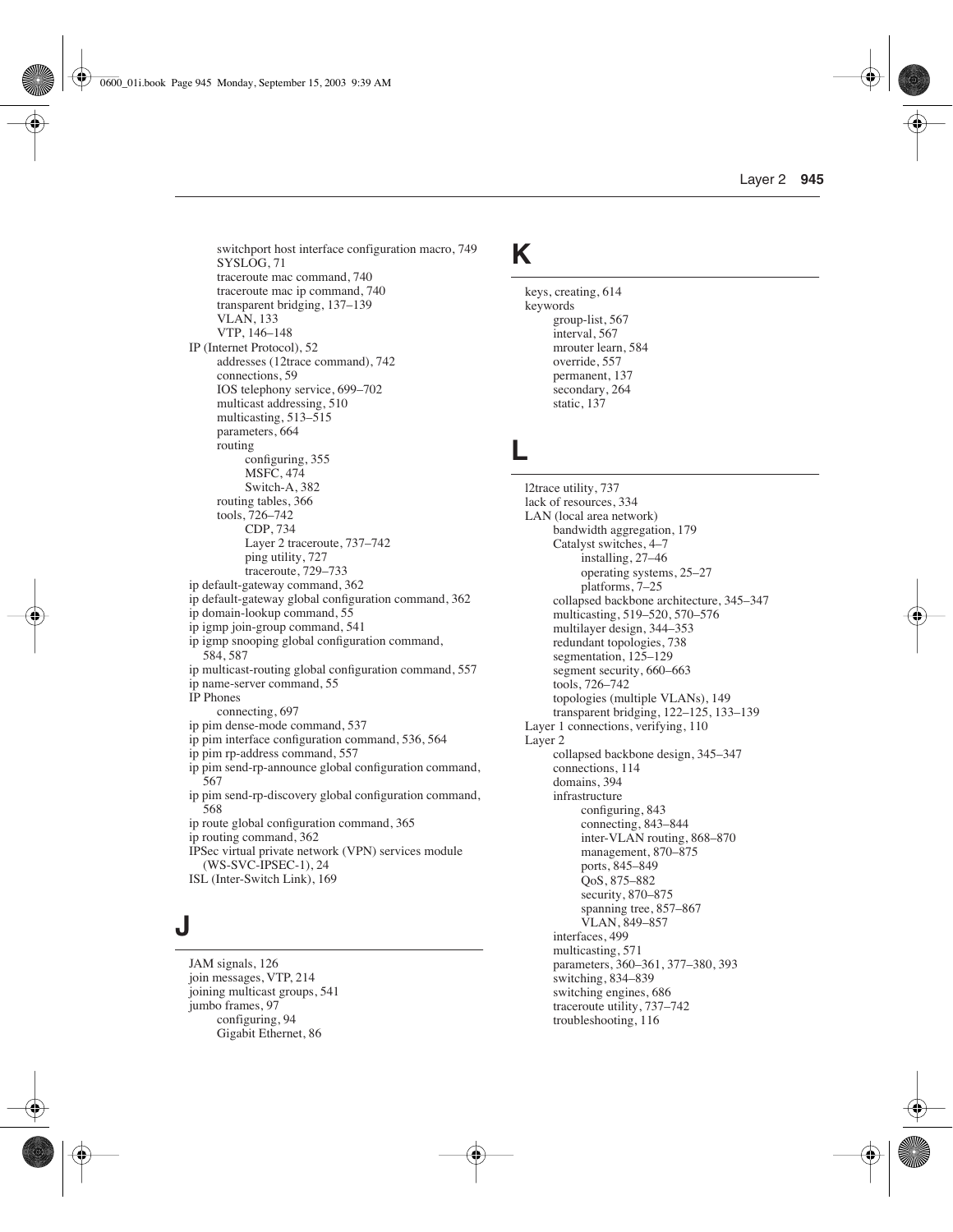Layer 3 connections, 119 domains, 394 interfaces, 499 multicasting, 520 routing, 500 switches, 343 switching, 426–433 CEF-based, 465–478 configuring, 370–371 hardware-based architecture, 433–434 switching engines, 686 topologies, 391 layers, 6 Access, 391 configuring, 414–415 QoS, 702–712 switches, 398–399 Core, 391 Distribution, 391 configuring, 405 QoS, 712–722 switches, 394–398 mulitlayer configuration, 897 access layer, 902–906 core layer, 897–902 design, 326–328 distribution layer, 902–906 routing, 907–914 multi configuration, 839, 841 leaf switches, Uplinkfast, 307–317 learning, spanning tree, 746–749 Learning phase, spanning-tree topology, 249 LEDs (light emitting diodes), 112 levels authorization, 616 privilege, 625 limitations of native mode, 481 of RSPAN/SPAN, 805 line cards, 23 line vty command, 48 links bandwidth aggregation, 178–182 DISL, 172 ISL, 169 UDLD, 222 unidirectional, 333 listening, spanning tree, 746–749 Listening state, 248 lists, configuring prune eligible, 216 load sharing, 353 configuring, 272–293 EtherChannel, 222–223 MAC addresses, 180 local area networks. *See* LANs local leave processing, 595 lockout parameters, 621

logical components, Layer 3 switches, 373 login authentication, 51, 613 banners configuring, 613 creating, 615 parameters, 621 login line configuration command, 48 login local command, 615 logs, STP events, 332 lookup tables, routes, 434 loops breaking, 331 identifying, 329 routing, 730 spanning tree listening/learning, 746–749 Spanning-tree, 196 STP. *See* STP

#### **M**

MAC (Media Access Control), 180 12trace command, 741 enabling reduction, 163–165 mac-address-table static global configuration command, 575 macros, 749 interface range, 157 switchport host interface configuration, 749 WORKSTATION-PORTS, 84 management access, 605–606 AAA, 606–607, 639 configuring, 46–76 protocols, 608–609 reducing vulnerabilities, 609 restricting, 608, 614 CGMP, 520, 588–602 collapsed backbone architecture, 346 connections MSFC, 472 Switch-B, 385 files, 771–799 interfaces configuring, 796 configuring security, 617–626 optimizing AAA, 626–633 security, 611–617 LAN, 344 Layer 2 configuration, 838, 870–875 multilayer LAN, 349 VLAN, 160–162 VTP, 173–178 management interface configuration command, 162 manual configuration, Ethernet, 80 manual root bridge configuration, 266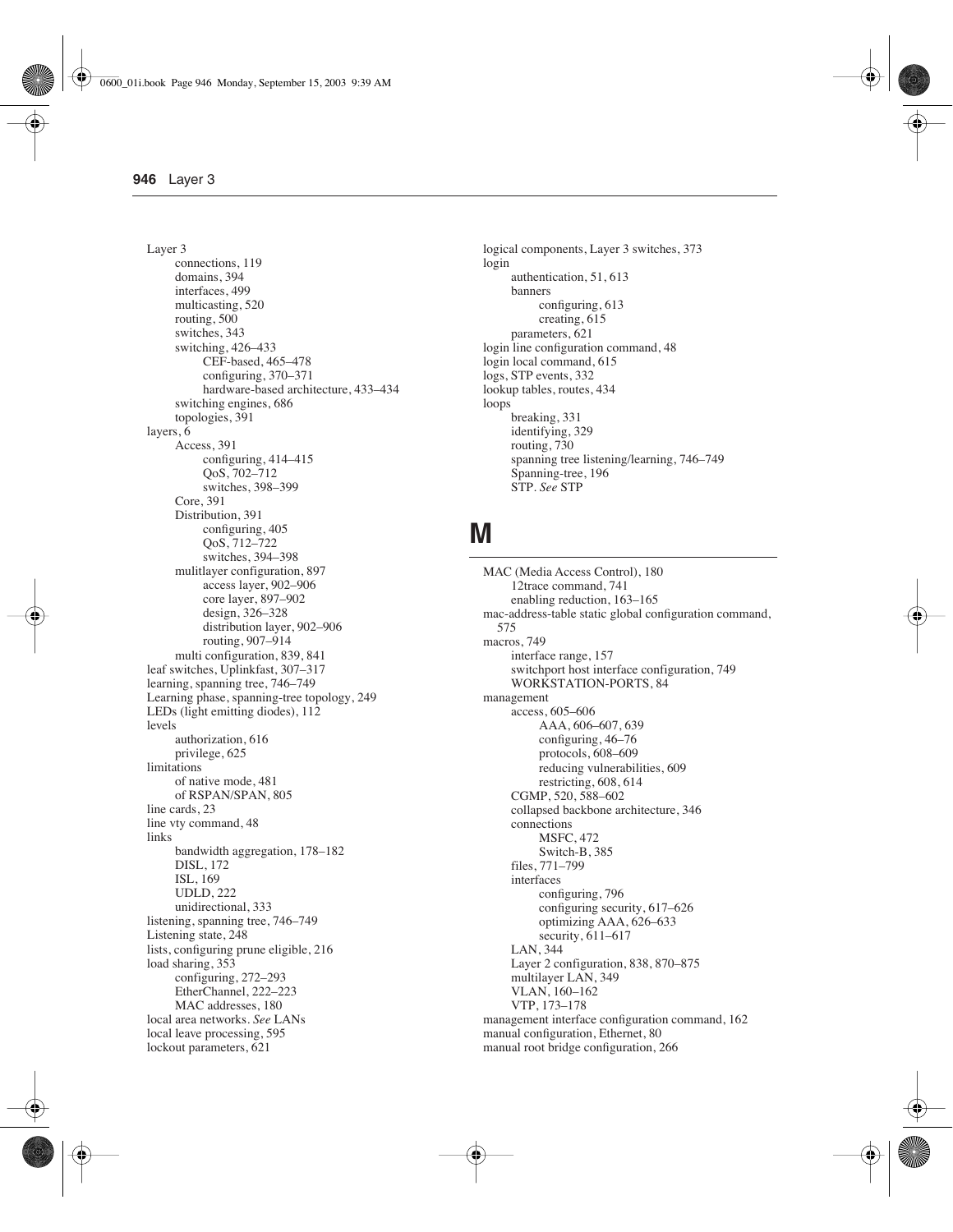mapping agents, configuring, 568 maps class, 707 CoS-to-DSCP, 713 threshold, 719 VACLs, 827 max age timer, 249 maximum devices per VLAN, 149 maximum transmission unit (MTU), 170 maximum-paths command, 409 measurements, default port startup delays, 750 memberships, groups, 581, 596 memory, TCAM,  $4\overline{3}6$ messages CDP propagation, 734 IGMP Membership Report, 578 join, 214 state refresh (PIM), 530 SYSLOG, 758. *See also* SYSLOG microflow basis, 687 minimum flow mask, configuring, 457 misconfiguration. *See also* configuration; troubleshooting EtherChannel, 756 MLS (mulitlayer switching), 343, 434 Catalyst 6000/6500 switches, 444–465 platform support, 451 verifying, 459 MLS protocol (MLSP), 445 MLS Route Processor (MLS-RP), 445 MLS Switching Engine (MLS-SE), 445 MLSP (MLS protocol), 445 MLS-RP (MLS Route Processor), 445, 454 MLS-SE (MLS Switching Engine), 445, 456 models DiffServ, 675 QoS, 674 modes auto, 182 configuration, 187 desirable, 182 trunk, 172, 199 VTP, 142, 175, 176 modification boot environment variables, 789 STP timers, 265 Supervisor engines, 496 modules routers configuring, 386 testing, 385 switching, 19, 23 monitoring connections, 108–119 STP, 328–335 mounting Flash file systems, 769 moving files, 788 mrouter learn keywords, 584

MSFC (multilayer switching feature card), 22, 686 Catalyst 6000/6500 switches, 435 configuring, 472 MSFC-2, configuring, 473 MST (Multiple Spanning Tree), 252 MTU (maximum transmission unit), 170 multicast routing, configuring, 841 multicasting, 509–510 Auto-RP, 565–569 addressing, 510 CGMP, 588–602 configuration, 89, 907–9147 access layer, 902–906 core layer, 897–902 distribution layer, 902–906 routing, 907–914 forwarding, 516–518 IGMP, 512, 576–588 IP, 513–515 LAN, 519–520, 570–576 PIM dense mode configuring, 521–522 neighbor discovery, 523 tasks, 533–546 trees, 523–530 unicasting, 522 PIM sparse mode configuration tasks, 556–563 configuring, 546–547 trees, 547–556 PIM sparse-dense mode, 564 VTP, 177 multilayer configuration, 839, 841 multilayer design, 326–328 multilayer LAN design, 344–353 multilayer switch feature card (MSFC), 686 multilayer switches, Catalyst 3550, 372–374 multilayer switching. *See* MLS multilayer switching feature card (MSFC), 22 Catalyst 6000/6500 switches, 435 Multiple Spanning Tree (MST), 252 multiple virtual routers, 353 multiple VLANs, 149

### **N**

names hosts configuring, 40 system, 618 configuring, 664 NAS (network attached storage), 94 native mode booting, 488 CEF-based Layer 3 switching, 497–505 operating system files, 485 upgrading, 479–497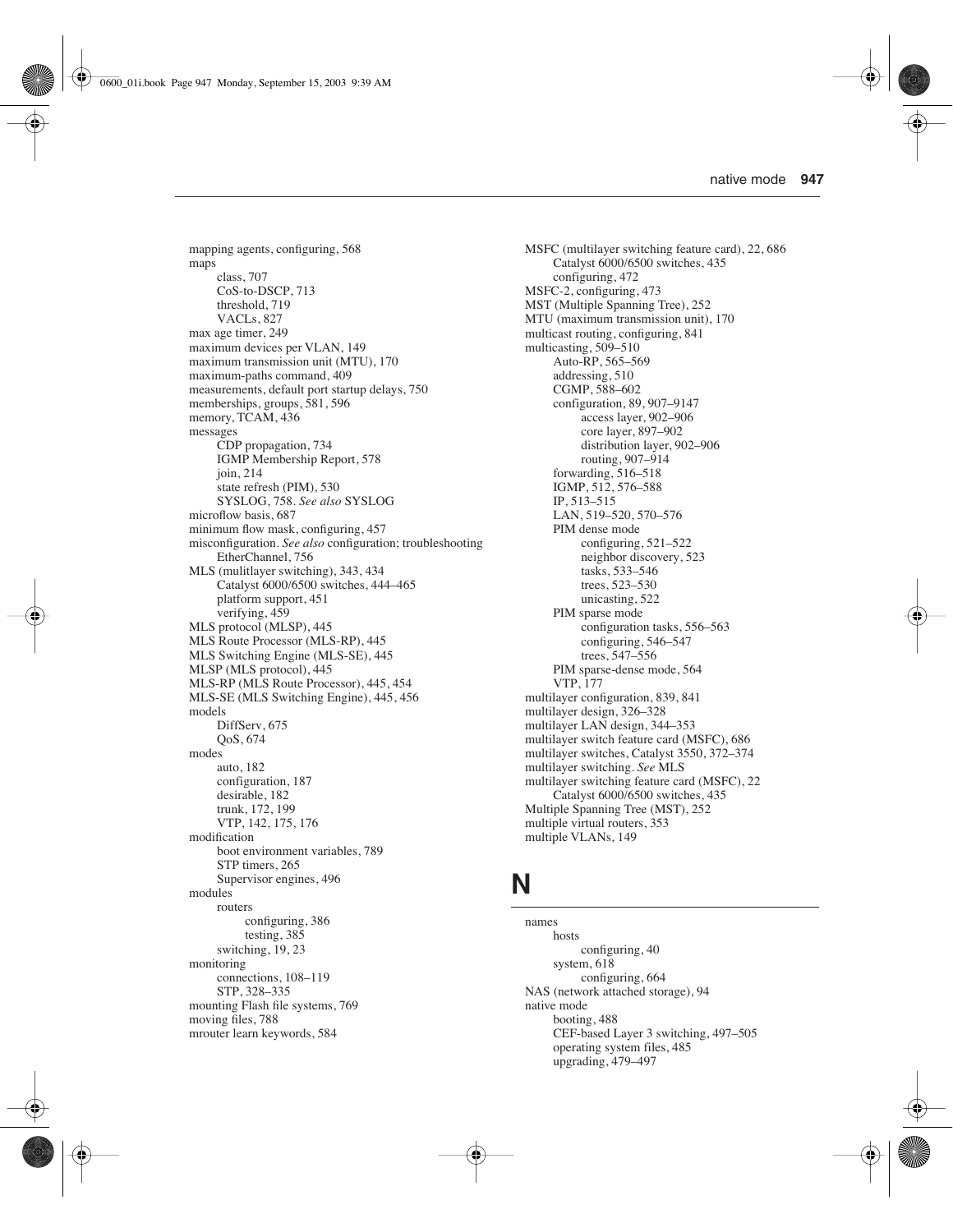native VLANs, 196. *See also* VLANs negotiation DTP, 153, 172, 746 EtherChannel, 182 PAgP, 220–222, 746 ports, 86 protocols, 744–746 trunking, 171–172 neighbors PIM dense mode, 523 viewing, 538 NetFlow statistics, 504 Network analysis module (WS-SVC-NAM-x), 25 network architecture. *See also* architecture network attached storage (NAS), 94 point-to-point architecture, 6–16, selecting, 6, Network Time Protocol (NTP), 101 networks access, 610 connections LAN multicasting, 519–520, 570–576 multilayer design, 344–353 Layer 2 infrastructure, 834 management access, 46–76 QoS, 673–674 DiffServ model, 675 functions, 680 implementing, 674, 681–688 STP, 264–272 VLANs, 149–150 no ip igmp snooping global configuration command, 575 no ip routing global configuration command, 362 no shutdown command, 381 no shutdown interface configuration mode command, 161, 363 no switchport interface configuration command, 381 non fabric-enabled card, 441 non-silent PAgP operation, 222 NTP (Network Time Protocol), 101, 107

# **O**

```
O IA designations, 408
operating systems
     backing up, 484
     Catalyst 6000/6500 switches, 444
     Catalyst switches, 25–27
     CatOS
          creating VLANs, 152–154
          EtherChannel, 229–233
          verifying transparent bridging, 134
          VLAN, 132
     files
          copying/deleting, 778
          restoring, 785
```
images downloading, 798 recovering corrupt, 790 native mode, 485 recovery, 791, 794 upgrading, 775, 786 optical time domain reflector (OTDR), 112 optimization AAA, 626–633 EtherChannel, 180 load sharing, 326–328 route lookup tables, 434 security (DMZ segments), 660-663 STP, 251–254 options cgmp, 584 pimdvmrp, 584 Organizational Unique Identifier (OUI), 512 OTDR (optical time domain reflector), 112 OUI (Organizational Unique Identifier), 512 out-of-band management interface, 160 override keyword, 557 oversized frame support, 95

#### **P**

packets flow, 356–357, 375–376 unicast, 509 PAgP (Port Aggregation Protocol), 182, 745 disabling, 752 negotiation, 220–222 negotiation delays, 746 parameters booting, 494 dia, 265 hello, 265 IP configuration, 664 Layer 2 configuration, 360–361, 377–380, 393 lockout, 621 login, 621 MLS configuration, 457 physical ports, 225–227 portvlancost, 287 QoS configuration, 694 secondary, 264 security configuration, 618 timeout, 614 VLAN, 151 passwords. *See also* AAA; security configuring, 48, 771 creating, 637 encryption, 609 recovery, 765–771 VTP, 194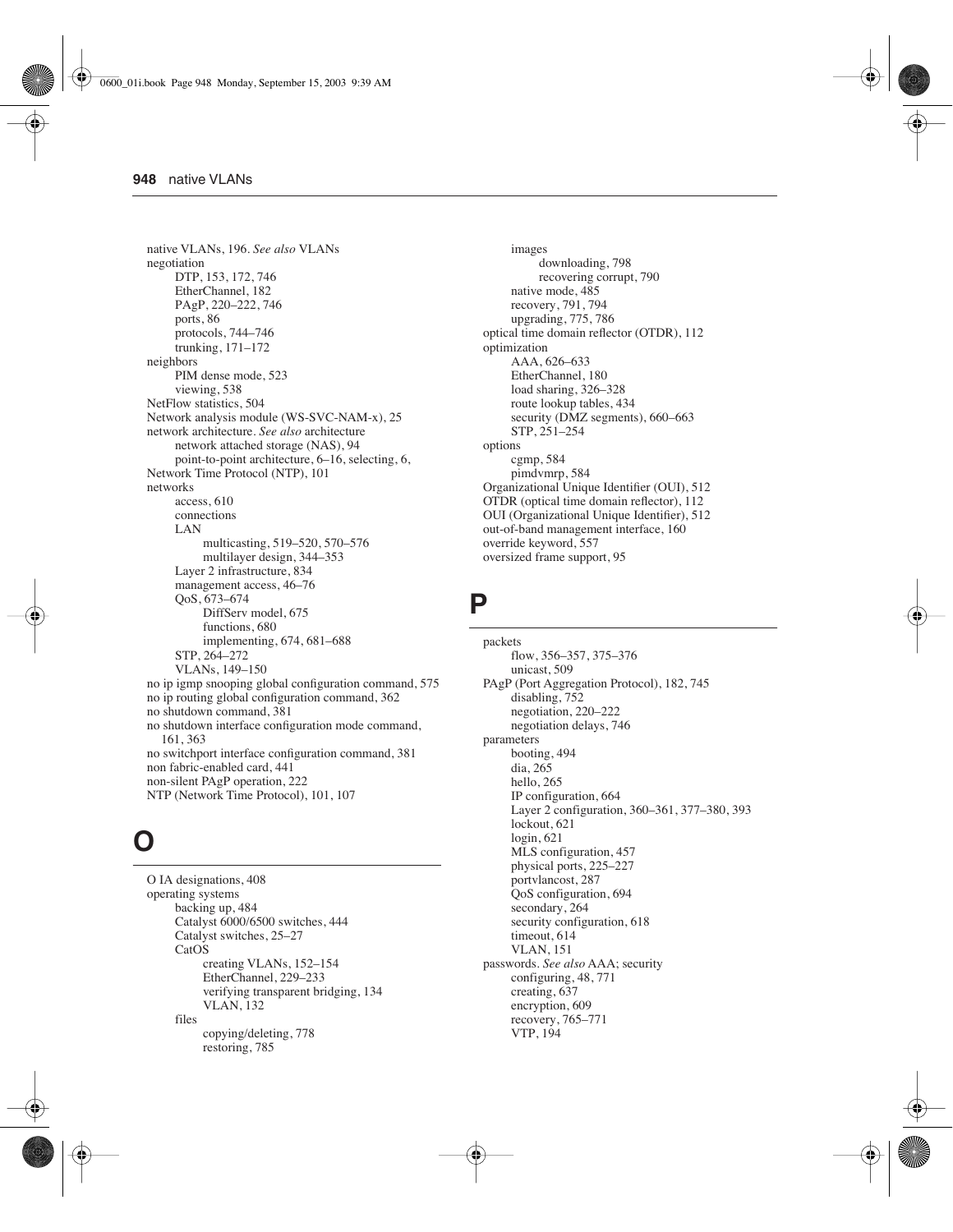paths. RPF, 517 peers, PAgP, 182 performance. *See also* optimization collapsed backbone architecture, 346 EtherChannel, 180 LAN, 344 Layer 3 switching, 426 multilayer LAN, 349 segmentation, 125–129 permanent keyword, 137 permit lists, configuring, 623 Per-VLAN spanning tree (Cisco PVST +), 252 PFC (policy feature card), 22 Catalyst 6000/6500 switches, 435 configuring, 475 physical interfaces, 372, 381, 384 physical site surveys. *See also* architecture performing, 6–16, physical trunks, 384 PIM dense mode configuration, 521–522 neighbor discovery, 523 tasks, 533–546 trees, 523–530 unicasting, 522 PIM sparse mode configuration, 546–547 tasks, 556–563 trees, 547–556 PIM sparse-dense mode, configuring, 564 pimdvmrp option, 584 ping command, 84, 367, 727 connectivity testing, 364, 368 verifying, 367–370 interfaces, 669 starting, 542 ping ip command, 727 placement root bridge, 256–259, 275 secondary, 260 planning 802.1x authentication, 650 accounting, 628 authentication, 627 authorization, 628 EtherChannel configuration, 219–223 inter-VLAN routing configuration, 358–359, 361– 370 port security, 649 trunk configuration, 195–204 VTP configuration, 184 platforms Catalyst switches, 7–25 MLS support, 451 point-to-point architecture, 6–16, 516–524, 730–738, 828–833 policies, QoS, 708. *See also* QoS policy feature card. *See* PFC Port Aggregation Protocol. *See* PAgP

port-channel load-balance global configuration mode command, 234 PortFast, 748 BPDU Filter configuration, 305–307 BPDU guard configuration, 302–305 configuring, 298–302 enabling, 752 ports access, 620 auto-negotiation, 171–172 cost, 281–285 density (Layer 3 switching), 426 designating, 248 disabling, 247, 331 errDisable status, 755–765 forwarding state, 249 gigabit (Switch-B), 384 Gigabit Ethernet configuration, 86 ingress queues, 687 Layer 2 configuring, 845–849 infrastructure, 835 LEDs, 112 physical parameters, 225–227 priorities, 276–281 router assignment, 591 security, 757 configuring, 654–656 enabling, 651 planning, 649 spanning tree listening/learning, 746–749 states, 246 startup delays, 743, 750 VLAN assignment, 151 portvlancost value, 287 prerequisite configuration, 77–98 priorities, ports, 276–281 private keys, creating, 614 private VLANs, configuring, 665 privilege command, 616 privileged access mode, 770 privileges, configuring levels, 625 propagation of CDP messages, 734 protocols CDP, 117, 196, 734 CGMP, 520, 588–602 DISL, 172 DTP, 153, 172, 379, 744 GVRP, 173 HSRP, 328, 349–353, 410–413, 482 IGMP multicasting, 512 snooping, 520, 576–588 IP multicast addressing, 510 multicasting, 513–515 management access, 608–609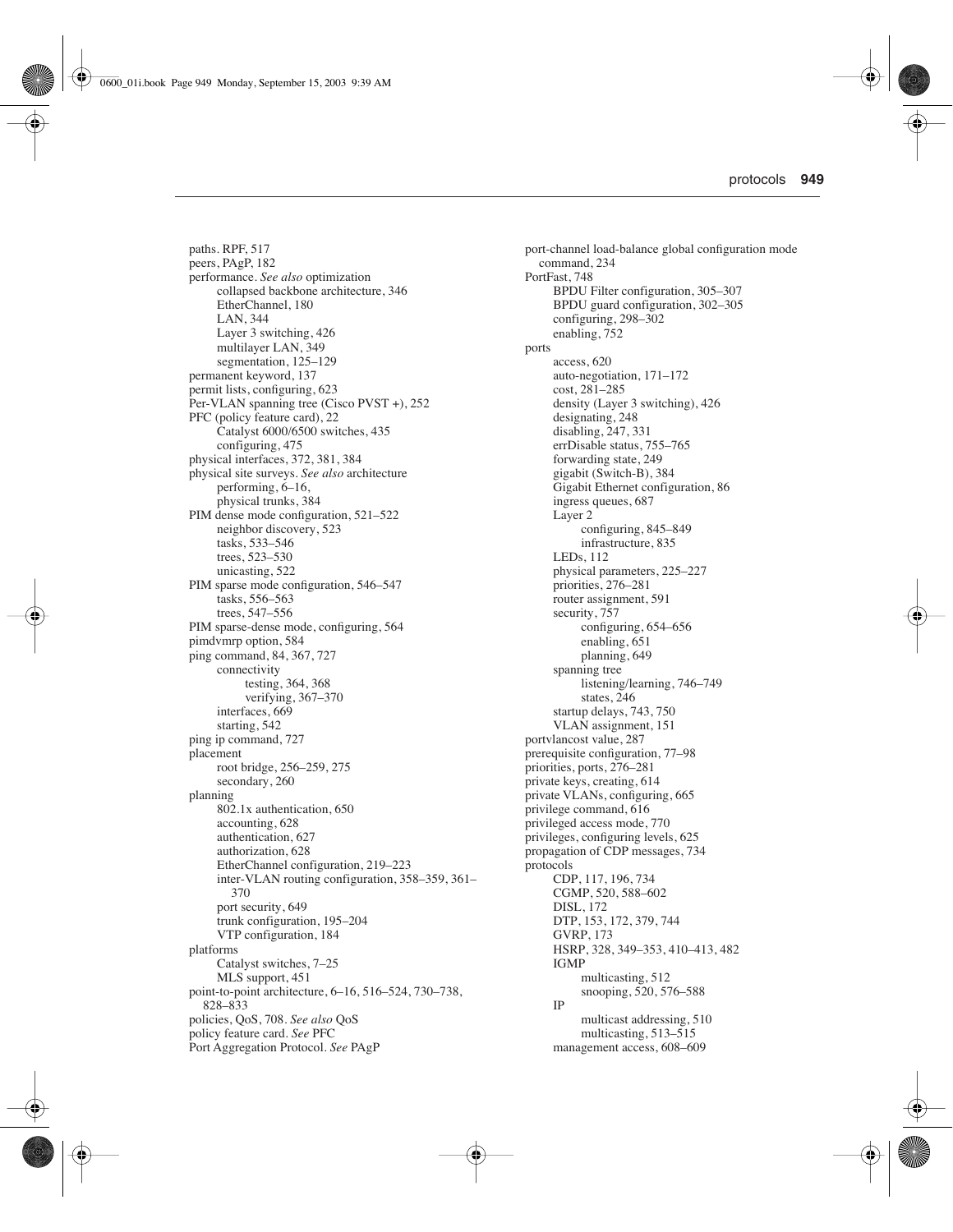MLSP, 445 negotiation delays, 744–746 NTP, 101 PAgP, 182, 745 RSTP, 251 security configuration, 638 SNMP, 47 STP, 241–242 BackboneFast, 317–325 BPDU Filter, 305–307 BPDUs, 302–305 configuring root bridges, 254–272 creating loop-free topologies, 242–251 load sharing, 272–293 multilayer design, 326–328 new features, 251–254 PortFast, 298–302 root guard, 293–298 troubleshooting, 328–335 Uplinkfast, 307–317 SYSLOG configuration, 67–76 TFTP, 775 VRRP, 353 VTP, 139–148, 173–178, 360 proxy reporting, 579 prune eligible lists, configuring, 216 pruning PIM dense mode, 526 VTP, 213–218 pruning trunks, 178 public keys, creating, 614 punt adjacency, 502

# **Q**

QoS (quality of service), 673–674 commands, 692 configuring, 688–693 Access layer, 702–712 connecting, 693–699 Distribution layer, 712–722 IOS IP telephony service, 699–702 functions, 680 implementing, 681–688 Layer 2 configuring, 875–882 infrastructure, 839 models, 674, 675 quality of service. *See* QoS Querier (IGMP), 587 queuing, egress, 716

### **R**

RADIUS servers, defining IP addresses, 629 radius-server command, 631 ranges extended-range VLANs, 162–165 interfaces, 157 Rapid Spanning Tree Protocol (RSTP), 251 rebooting switches, 497. *See also* booting receivers groups adding, 577, 593 deleting, 579, 595 SPT from source to all, 553 recommendations trunking modes, 200 VTP configuration, 193–194 recovery. *See also* troubleshooting corrupt operating system images, 790 operating systems, 791, 794 passwords, 765–771 reduction, enabling MAC addresses, 163–165 redundancy, EtherChannel, 181 redundant LAN topologies, 738 redundant multilayer topologies, 390–421 registration, GVRP, 173 remote EXEC access, 47 remote SPAN. *See* RSPAN renaming startup configuration files, 769 rendezvous point (RP), 547 Auto-RP configuration, 565–569 configuring, 556 SPT, 550 reports, proxy reporting, 579 requirements native mode, 480 switching self-study lab, 833–834 reserved multicast addresses, 511 resetting passwords, 770 resources, lack of, 334 restoring configurations, 770 operating system files, 785 restricting access (Telnet), 622, 624 management access, 608, 614 reverse path forwarding (RPF), 517 rolling back operating system images, 775 ROMMON booting, 487 management interface, 796 root bridges configuring, 254–272 placement, 256–260, 275 selecting, 245 root guard, configuring, 293–298 root macro command, 264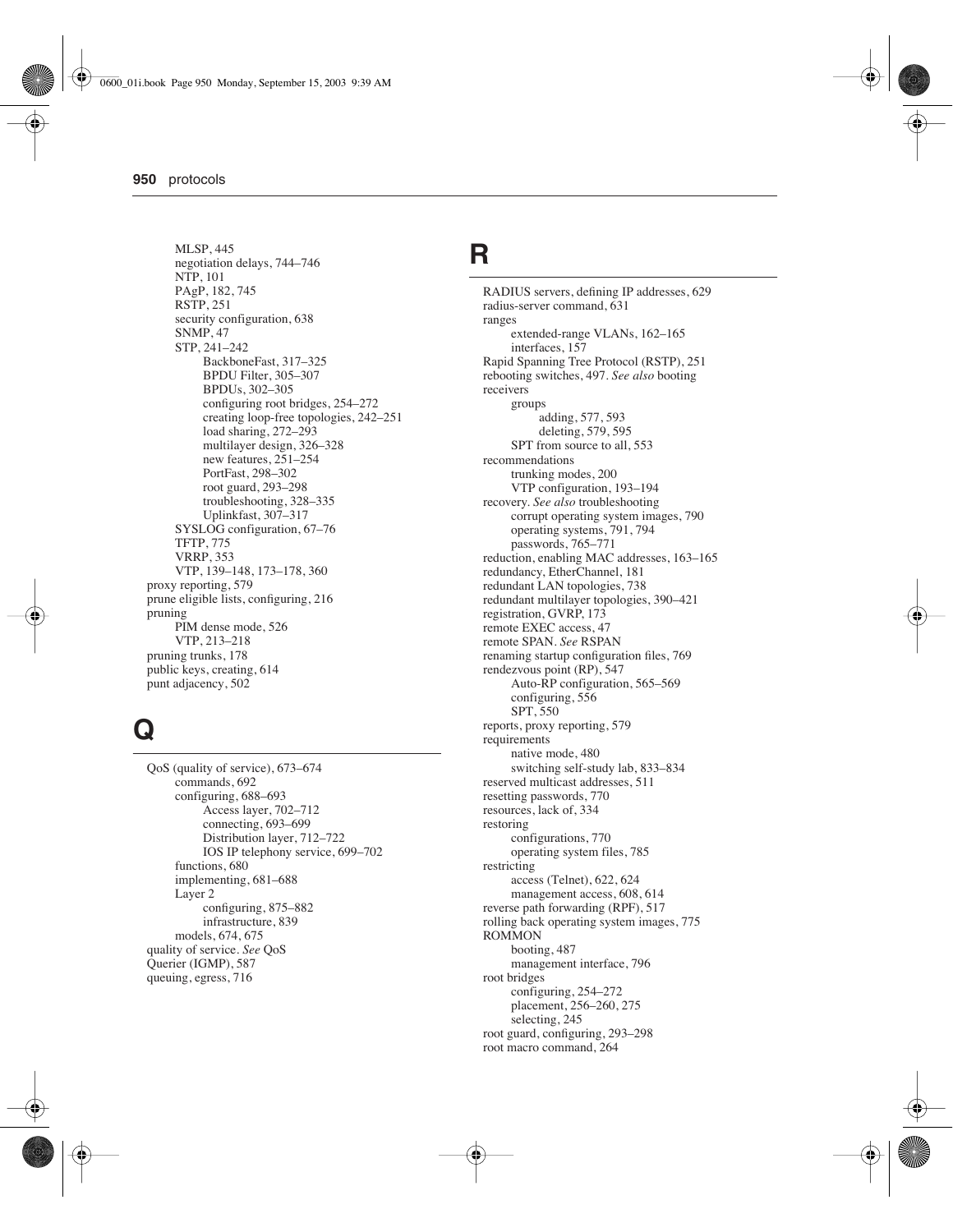roots, spanning trees, 242 round robin, 685 route, 434 Route Processor Redundancy Plus (RPR+), 481 routed interfaces, configuring, 399–402, 405–407 router eigrp 1 command, 388 Router-A, configuring, 362–367 Router-B, configuring, 362–367 router-on-a-stick, 340–341 routers, 361 BDR, 405 Catalyst 4000 router module, 374–375 configuring, 362–367, 664 connecting, 664, 697 DR, 523 HSRP, 349–353 modules configuring, 386 testing, 385 multiple virtual, 353 port assignment, 591 VRRP, 353 routes caches, 434 lookup tables, 434 static, 669 routing configuring, 841, 907–914 dynamic configuration, 402–409 inter-VLAN. *See also* inter-VLAN routing configuring, 358–359, 361–370 packet flow, 356–357, 375–376 Switch-A/Switch-B, 380–389 IP configuring, 355, 370 MSFC, 474 Switch-A, 382 Layer 3 configuring, 500 switches, 343 loops, 730 multicasting, 509–510 addressing, 510 Auto-RP, 565–569 building trees (PIM dense modes), 523–530 CGMP, 588–602 configuring (PIM dense mode), 521–522 configuring (PIM sparse mode), 546–547 forwarding, 516–518 IGMP, 512, 576–588 IP, 513–515 LAN, 519–520, 570–576 neighbor discovery, 523 PIM sparse-dense mode, 564 tasks (PIM dense mode configuration), 533–546

tasks (PIM sparse mode configuration), 556–563 trees (PIM sparse mode), 547–556 unicasting, 522 static IP configuration, 366 tables verifying, 366 viewing, 364 unicast configuration, 534 verifying, 366 RP (rendezvous point), 547 Auto-RP configuration, 565–569 configuring, 556 SPT, 550 RPF (reverse path forwarding), 517 RPR+ (Route Processor Redundancy Plus), 481 RSPAN (remote SPAN), 799, 802 configuring, 817–825 limitations, 805 RSTP (Rapid Spanning Tree Protocol), 251

### **S**

SAN (storage area networking), 94 saving configuration, 42, 770 files, 778 sc0 (virtual management interface), 161 scalability, 20 collapsed backbone design, 347 LAN, 344 multilayer LAN, 349 scheduling configuration, 716 secondary parameters, 264 secondary placement, root bridges, 260 security, 178 CatOS switches, 621 device access, 648–654, 654–660 interfaces, 611–617 configuring, 617–626 optimizing AAA, 626–633 IOS switches, 623 LAN segments, 660–663 Layer 2 configuring, 870–875 infrastructure, 838 management access, 605–606 AAA, 606–607 protocols, 608–609 reducing vulnerabilities, 609 restricting, 608 networks, 610 password recovery, 765–771 ports, 757 configuring, 654–656 enabling, 651 planning, 649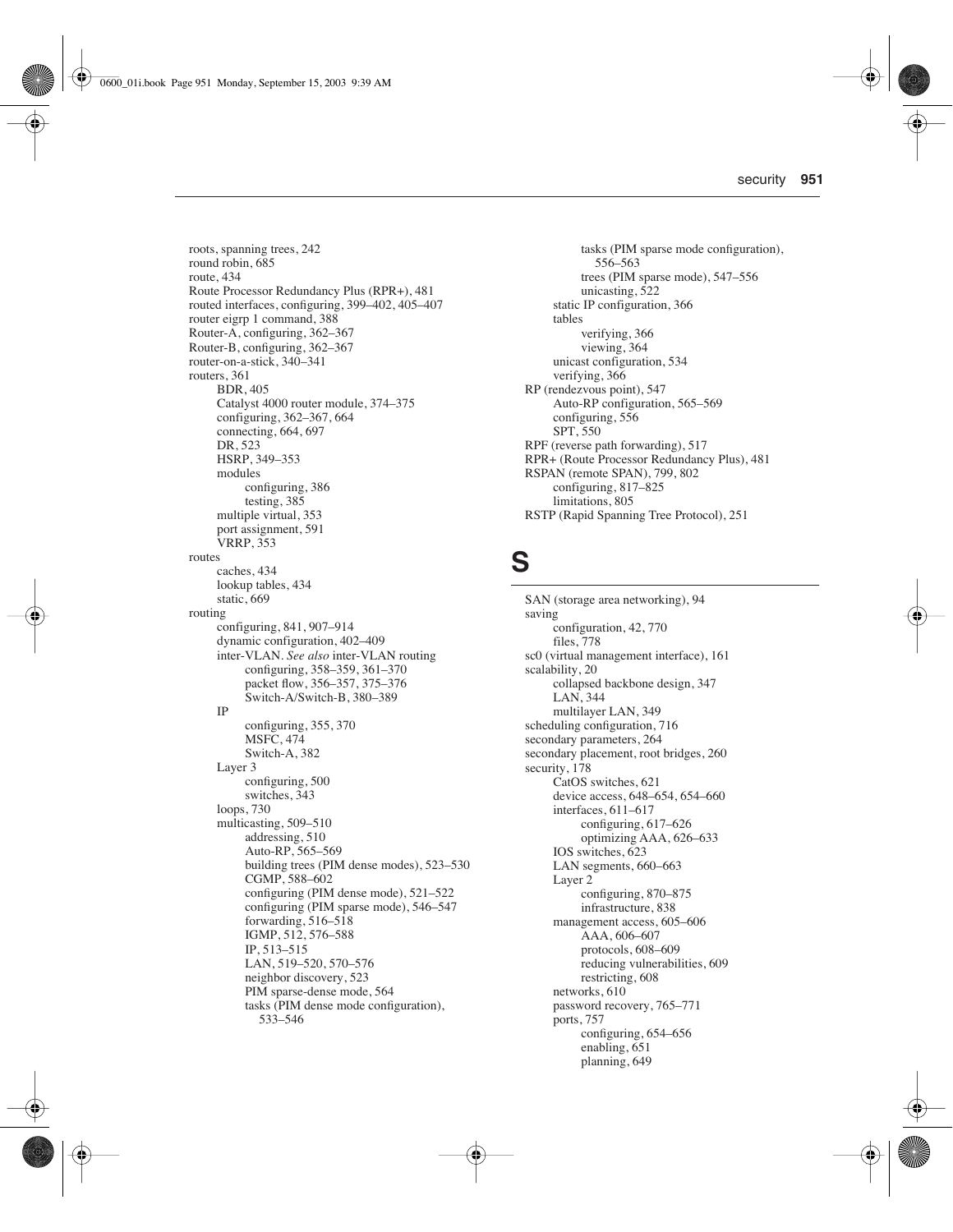protocol configuration, 638 SYSLOG, 70. *See also* SYSLOG traffic filtering, 610–611 VTP, 194 segmentation LAN, 125–129 security, 660–663 selecting number of VLANs needed, 149–150 root bridges, 245 self-study labs multilayer configuration, 897 access layer, 902–906 core layer, 897–902 distribution layer, 902–906 routing, 907-914 switch configurations, 882–894, 914–930 switching Layer 2 infrastructure, 834–839 multilayer configuration, 839, 841 requirements, 833–834 servers AAA, 620 DHCP support, 699 NTP, 103 RADIUS, 629 TACACS+ authorization, 643 defining IP addresses, 629 enabling, 640 TFTP configuration, 796 VTP configuration, 186 services disabling, 609 QoS, 673–674 DiffServ model, 675 functions, 680 implementing, 681–688 models, 674 telephony (IOS IP), 699–702 session command, 384, 473 sessions EXEC, 605 idle configuring timeouts, 624 disconnecting, 614, 616 timeout, 621 set accounting command, 631 set authentication command, 630 set authentication login command, 613 set authorization command, 630 set banner motd command, 613 set BAUD command, 792 set boot config-register command, 488 set crypto key rsa command, 614 set dot1x command, 653 set enablepass command, 50 set igmp enable command, 583

set igmp fastleave enable command, 587 set interface sc0 command, 161 set interface sc0 configuration command, 57 set ip permit command, 614 set logout command, 614 set password command, 50 set port channel command, 231 set port dot1x command, 653 set port duplex command, 85 set port host, 749 set port host marco, 749 set port security command, 651 set pvlan command, 662 set radius server command, 629 set security acl command, 663 set spantree macreduction command, 163, 268 set spantree portcost mod/port cost cost command, 287 set spantree portpri mod/port priority cost command, 289 set spantree portvlancost command, 287 set spantree root command, 265 set spantree root secondary command, 264 set spantree uplinkfast disable command, 314 set system name command, 42 set tacacs server command, 629 set trunk command, 209 set vlan command, 152, 210 set vlan vlan-id pvlan-type command, 662 set vtp command, 190 set vtp pruneeligible command, 216 set vtp pruning command, 216 SFM (switch fabric module), 440–441 shared trees, 515, 548 sharing (load), 353 EtherChannel, 222–223 MAC addresses, 180 STP, 272–293 shortest path tree (SPT), 514, 547 from source to RP, 550 troubleshooting, 553 show arp command, 414 show bootvar command, 494 show cam dynamic command, 134, 136 show cam permanent command, 137, 575 show cam static command, 137 show cdp neighbors command, 736 show cdp neighbors detail command, 736 show cgmp command, 602 show channel group command, 230 show channel traffic command, 238 show clock command, 101 show etherchannel port command, 236 show interface command, 227 show interface switchport command, 208 show interface trunk command, 209, 217 show interfaces port-channel 1 command, 387 show ip igmp snooping mrouter command, 585 show ip mroute active command, 544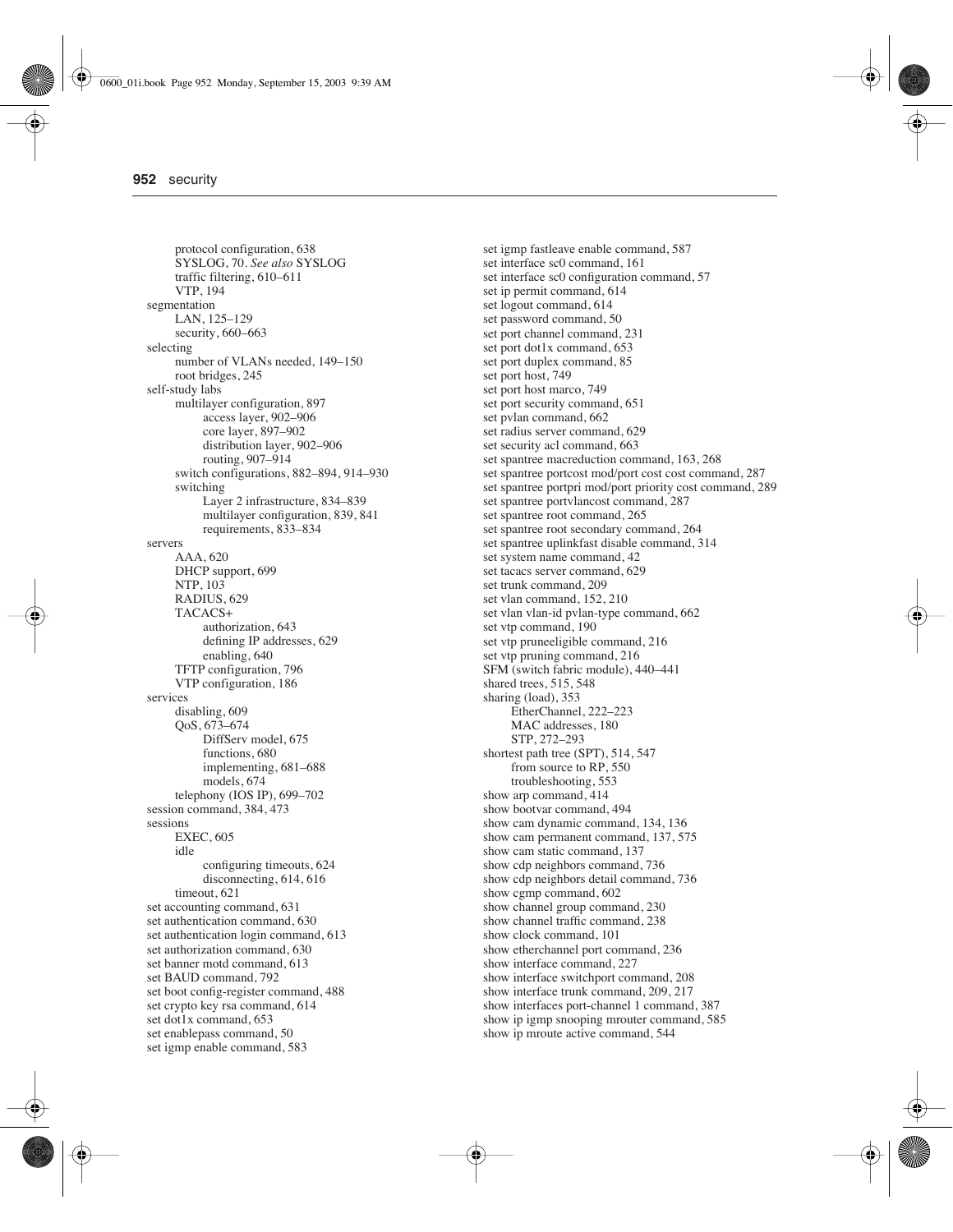show ip mroute command, 540 show ip ospf neighbor command, 403, 407 show ip pim neighbor command, 538 show ip pim rp mapping command, 569 show ip route command, 364, 366 show ip rpf command, 539 show mac-address-table dynamic command, 137 show mac-address-table multicast command, 576, 585 show mac-address-table static command, 139 show mls cef mac command, 501 show module command, 40 show multicast group command, 584 show multicast router command, 583 show port capabilities command, 225, 687 show port command, 115 show port mod/port command, 227 show port negotiation command, 88 show spanning-tree active command, 291 show spanning-tree blockedports command, 291 show spanning-tree bridge command, 267 show spanning-tree detail command, 271 show spanning-tree interface command, 271 show spanning-tree root command, 271 show spanning-tree summary command, 398 show spanning-tree uplinkfast command, 314 show spantree 1 command, 272 show spantree uplinkfast command, 313 show standby brief command, 413 show standby command, 421 show startup-config command, 45 show trunk command, 211, 218, 380 show version command, 37, 385 show vlan command, 154, 158, 192 show vlan internal usage command, 165 show vtp domain command, 188, 193 show vtp status command, 148, 188 silent PAgP operation, 222 Simple Network Management Protocol (SNMP), 47, 61–67 site surveys, 6–16, 516–524, 730–738, 828–833 SMI (Standard Multilayer Image), 10, 371 SNMP (Simple Network Management Protocol), 47, 61-67 snooping IGMP, 520, 576–588 interoperability, 597 software prerequisites, 77–98. *See also* applications source trees, 514 SPAN (switch port analyzer), 799, 801 configuring, 809–816 limitations, 805 Spanning Tree Protocol. *See* STP spanning trees CST, 197 Layer 2 configuring, 857–867 infrastructure, 837

listening/learning, 746–749 loops, 196 PortFast, 748 Spanning-Tree Algorithm (STA), 248 spanning-tree cost cost interface configuration command, 286 spanning-tree extend system-id global configuration command, 163 spanning-tree vlan 1 root command, 268 spanning-tree vlan interface configuration command, 286 specifications, STP, 251–254 speed, 78, 83 duplex auto-negotiation, 744 high-speed band rates, 793 SPT (shortest path tree), 514, 547 from source to RP, 550 troubleshooting, 553 squeeze command, 782 SSH (Secure Shell). enabling support, 623 STA (Spanning-Tree Algorithm), 248 Standard Multilayer Image (SMI), 10, 371 standards image, 8 standby 1 ip 192.168.1.10 command, 412 standby track command, 412 starting continuos ping commands, 542 startup files, 768 port delays, 750 renaming configuration files, 769 troubleshooting, 742–755 state refresh messages, PIM, 530 states blocking, 243, 247 forwarding, 243 ports, 249 transitions, 247 Listening, 248 spanning tree port, 246 verifying, 272 static bridge table entries, 572 static IP routing, configuring, 366 static keyword, 137 static routes, adding, 669 statistics, NetFlow, 504 storage area networking (SAN), 94 STP (Spanning Tree Protocol), 241–242 BackboneFast configuration, 317–325 BPDU Filter configuration, 305–307 BPDUs configuration, 302–305 load sharing configuration, 272–293 loop-free topologies, 242–251 multilayer design configuration, 326–328 new features, 251–254 PortFast configuration, 298–302 root bridges configuration, 254–272 root guard configuration, 293–298 troubleshooting, 328–335 UplinkFast configuration, 307–317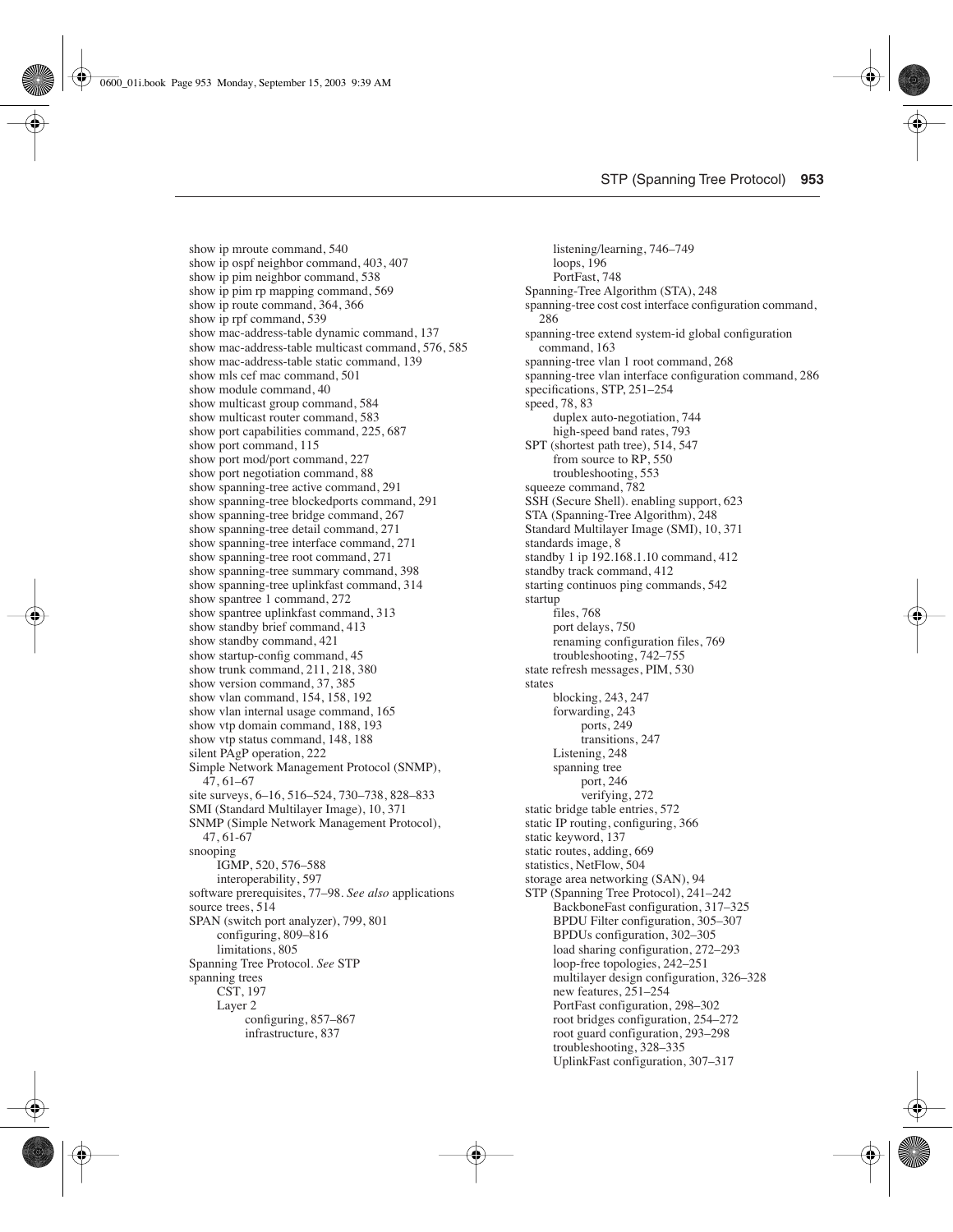strict priority, 683, 685 Supervisor 1A option, Catalyst 6000/6500 switches, 437 Supervisor engines, 17, 22 Catalyst 6000/6500 switches, 435. *See also* Catalyst 6000/6500 switches modifying, 496 Supervisor 720, 443 viewing, 494 Supervisor 1 module, Catalyst 6500/6000 switches, 436 Supervisor 2 module, Catalyst 6000/6500 switches, 438 Supervisor 3 module (Catalyst 4000 switches), 685 support AAA configuration, 634, 637 baby giants, 96 DHCP servers, 699 EtherChannel, 223–225 oversized frame, 95 platforms (MLS), 451 SNMP configuration, 61–67 SSH, 623 SYSLOG configuration, 67–76 SVI (switched virtual interface), 52, 161, 372, 473 switch fabric module (SFM), 440–441 switch port analyzer feature. *See* SPAN switch processors, 479 Switch-A, 154 bridge tables configuring entries, 137 viewing, 135 extended-range VLANs, 164 inter-VLAN routing configuration, 380–389 IP routing, 382 Layer 2 parameters configuration, 377 trunking, 378 VLANs, 153, 378 Switch-B, 384 bridge tables, 137 extended-range VLANs, 165 gigabit ports, 384 inter-VLAN routing configuration, 380–389 Layer 2 parameters configuration, 379 MAC address reduction, 163 management connections, 385 management interfaces, 162 VLANs, 379 creating, 155 verifying, 158 VTP disabling, 147 verifying, 148 switched virtual interfaces. *See* SVIs switches AAA configuring, 638 support, 637 Access layer configuration, 398–399 booting, 797 bridges, 122–129

Catalyst, 4–7, 131–132 CatOS, 132 installing, 27–46 operating systems, 25–27 platforms, 7–25 catalyst 2900XL/3500XL, 681 Catalyst 2950/3550, 682 Catalyst 3550 mulitlayer, 372–374 Catalyst 4000 series of, 684 Catalyst 6000/6500, 686 architecture, 434–443 configuring, 497–505 configuring MLS, 444–465 operating systems, 444 upgrading, 479–497 CatOS security, 621 CGMP, 597 configuring, 882–894, 914–930 connections, 726–742 DISL, 172 Distribution layer configuration, 394–398 errDisable status, 755–765 EtherChannel configuring, 219–238 planning, 219–223 support, 223–225 tasks, 225–238 file management, 771–799 IGMP snooping, 582 interconnecting, 619, 695 interfaces configuring security, 617–626 optimizing AAA, 626–633 security, 611–617 IOS security, 623 ISL, 169 Layer 3 routing, 343 multicasting, 520 network management access, 46 parameter configuration, 664 password recovery, 765–768 QoS Access layer, 702–712 configuring, 688–693 connecting, 693–699 Distribution layer, 712–722 implementing, 681–688 IOS IP telephony service, 699–702 rebooting, 497 security, 610 SYSLOG, 213 traffic filtering, 610–611 transparent bridging, 133–139 trunking, 168–172, 194–213 two-LAN internetworks, 130 VLAN, 129–131, 151. *See also* VLAN VTP, 173–178. *See also* VTP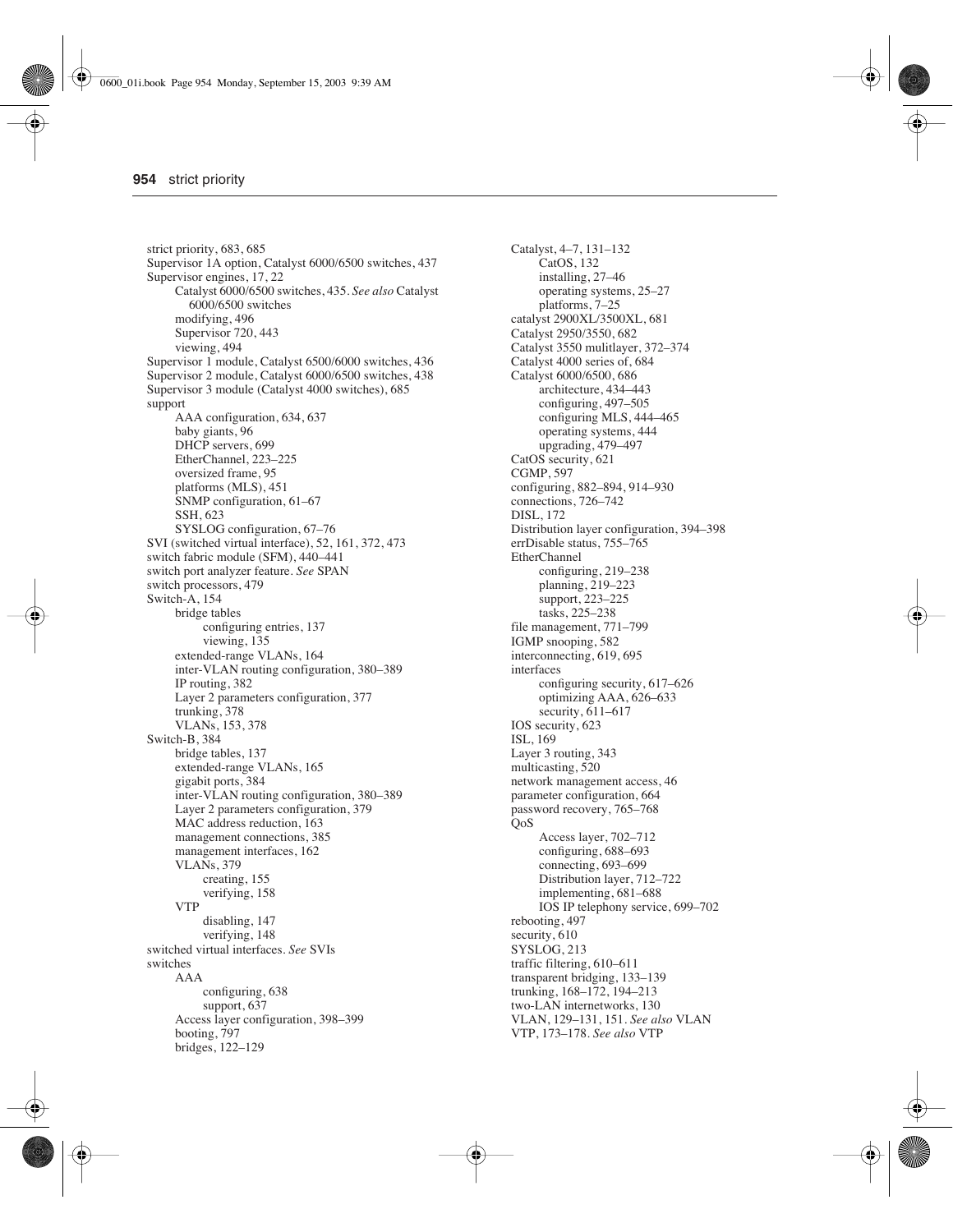switching distributed environments, 173 engines, 686 Layer 3, 426–433 CEF-based, 465–478 configuring, 370–371 hardware-based architecture, 433–434 MLS, 343, 434 modules, 19, 23 multicast routing, 509–510 addressing, 510 CGMP, 588–602 forwarding, 516–518 IGMP, 512 IGMP snooping, 576–588 IP, 513–515 LAN, 519–520, 570–576 security, 606. *See also* security self-study lab Layer 2 infrastructure, 834–839 multilayer configuration, 839, 841 requirements, 833–834 switchport host interface configuration macro, 749 switchport interface configuration command, 156 switchport mode access command, 156 switchport security command, 652 switchport trunk interface configuration command, 206 switchport trunk pruning interface configuration command, 216 symmetric routing, 730. *See also* routing **SYSLOG** configuring, 67–76 enabling, 213 messages, 758 system logging (SYSLOG), 47 system name configuration, 664 system settings, Catalyst 6000/6500 switches, 498 system time configuration, 98–108 systems, names, 618

# **T**

tables, 366 adjacency, 467, 477 bridges, 122 configuring entries, 137 viewing on Switch-B, 137 lookup routes, 434 multicast routing, 516 routing, 364 static bridge entries, 572 TACACS+ servers authorization, 643 enabling, 640 IP addresses, 629

tacacs-server command, 631 tagged traffic, 677, 684 tail drop, 684 tasks configuration CGMP, 598–602 IGMP snooping, 583–597 LAN, 574 PIM dense mode, 533–546 PIM sparse mode, 556–563 root guard, 295 STP, 264–272 EtherChannel, 225–238 trunk configuration, 204–213 VTP configuration, 185–193 pruning configuration, 215–218 TCAM (ternary content addressable memory), 436 telephony service, IOS IP, 699–702 Telnet access restriction, 622, 624 connections, 464 testing, 647 VLAN2 traffic, 828 telnet command, 60 ternary content addressable memory (TCAM), 436 testing authorization, 647 BackboneFast, 322 cabling, 110 login authentication, 51 NTP, 107 PIM sparse mode, 560 ping connectivity, 364, 368 POM dense mode, 540 port LEDs, 112 PortFast BPDU Guard, 304 root guard, 297 router modules, 385 Telnet, 647 UplinkFast, 315 TFTP (Trivial File Transfer Protocol), 775, 785, 796 threshold maps, 719 time, configuring, 98–108 timeout idle sessions configuration, 624 parameters, 614, 621 timers MLS configuration, 458 spanning-tree, 249, 747 STP modification, 265 time-to-live (TTL), traceroute utility, 730 timing startup delays, 752–753 tools 12trace utility, 737 IP, 726–742 CDP, 734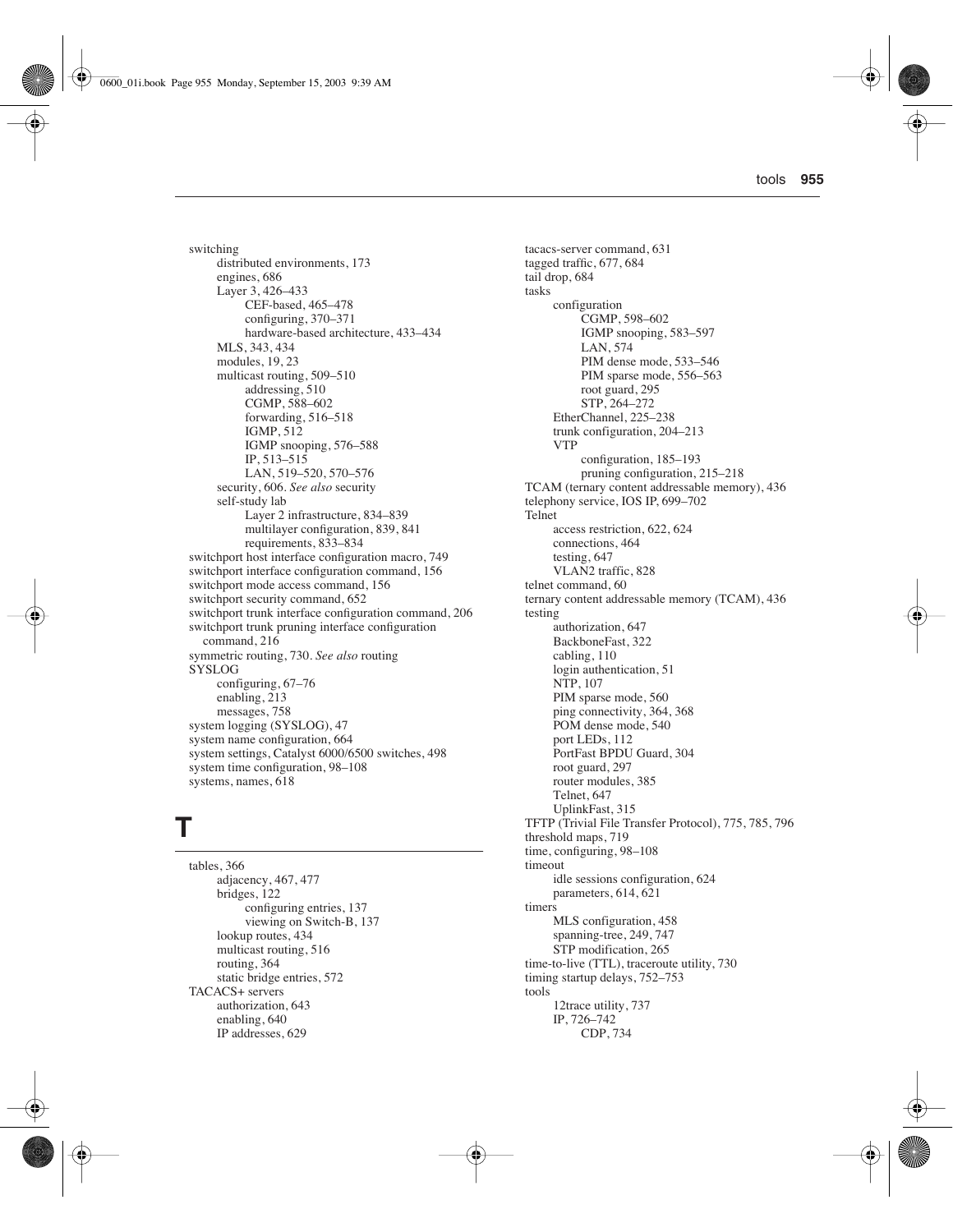Layer 2 traceroute, 737–742 ping utility, 727 traceroute, 729–733 LAN, 726–742 ping utility, 727 topologies EtherChannel, 219 inter-VLAN routing, 376 Layer 3, 391 loop-free, 242–251 redundant LAN, 738 redundant multilayer, 390–421 ToS (type of service) fields, 676 traceroute mac commands, 740 traceroute mac ip command, 740 traceroute utility, 729–733, 737–742 tracert command, 416 tracert utility, 370 traffic auto-negotiation, 171–172 capture, 800–806, 828 filtering, 610–611 multicast, 509 router-on-a-stick architecture, 340–341 tagged, 677, 684 trunking, 168–172 unicast, 509 verifying, 670 transferring files (TFTP), 775 transitions PortFast, 298–305 STP states, 247 transparent bridging, 122–125, 133–139 transparent mode, VTP, 176 trees PIM dense mode, 523–530 PIM sparse mode, 547–556 shared, 515, 548 source, 514 spanning trees, 242 SPT, 514, 547 troubleshooting 12trace utility, 737 BackboneFast, 322 BPDUs, 333 CDP, 734 connections, 108–119, 726–742 delays, 744–746 errDisable status, 755–765 Layer 2 connections, 116 PIM dense mode, 540 PIM sparse mode, 560 PortFast BPDU Guard, 304 root guard, 297 SPT, 553 STP, 250, 328–335

traceroute utility, 729–733, 737–742 UplinkFast, 315 workstations, 742–755 Trunk port (VLAN), 151 trunking, 167–172 DTP, 153, 379, 744 encapsulations, 169–171, 195 Layer 2 configuring, 845–849 infrastructure, 835 modes, 172, 199 negotiation, 171–172 pruning, 178 Switch-A, 378 switches, 194–213 verifying, 212, 380 VTP, 173–178, 360. *See also* VLAN; VTP trunks configuring, 619, 695 router-on-a-stick, 341 TTL (time-to-live), traceroute utility, 730 two-LAN internetworks, 127, 130 type of service (ToS) fields, 676

### **U**

UDLD (Unidirectional Link Detection), 222, 756 Unicast Source Address (USA), 590 unicasting configuring, 534 PIM dense mode, 522 traffic, 509 unidirectional links, 333 untagged traffic, 684 upgrading Catalyst 6000/6500 switches, 479–497 operating system images, 775 operating systems, 786 UplinkFast, configuring, 307–317 USA (Unicast Source Address), 590 user-level authentication, enabling, 615 username command, 615 utilities. *See* tools

# **V**

VACLs (VLAN access control lists), 799, 805, 825–829 values, portvlancost, 287 verification AAA clients, 636 CEF, 476 connections, 501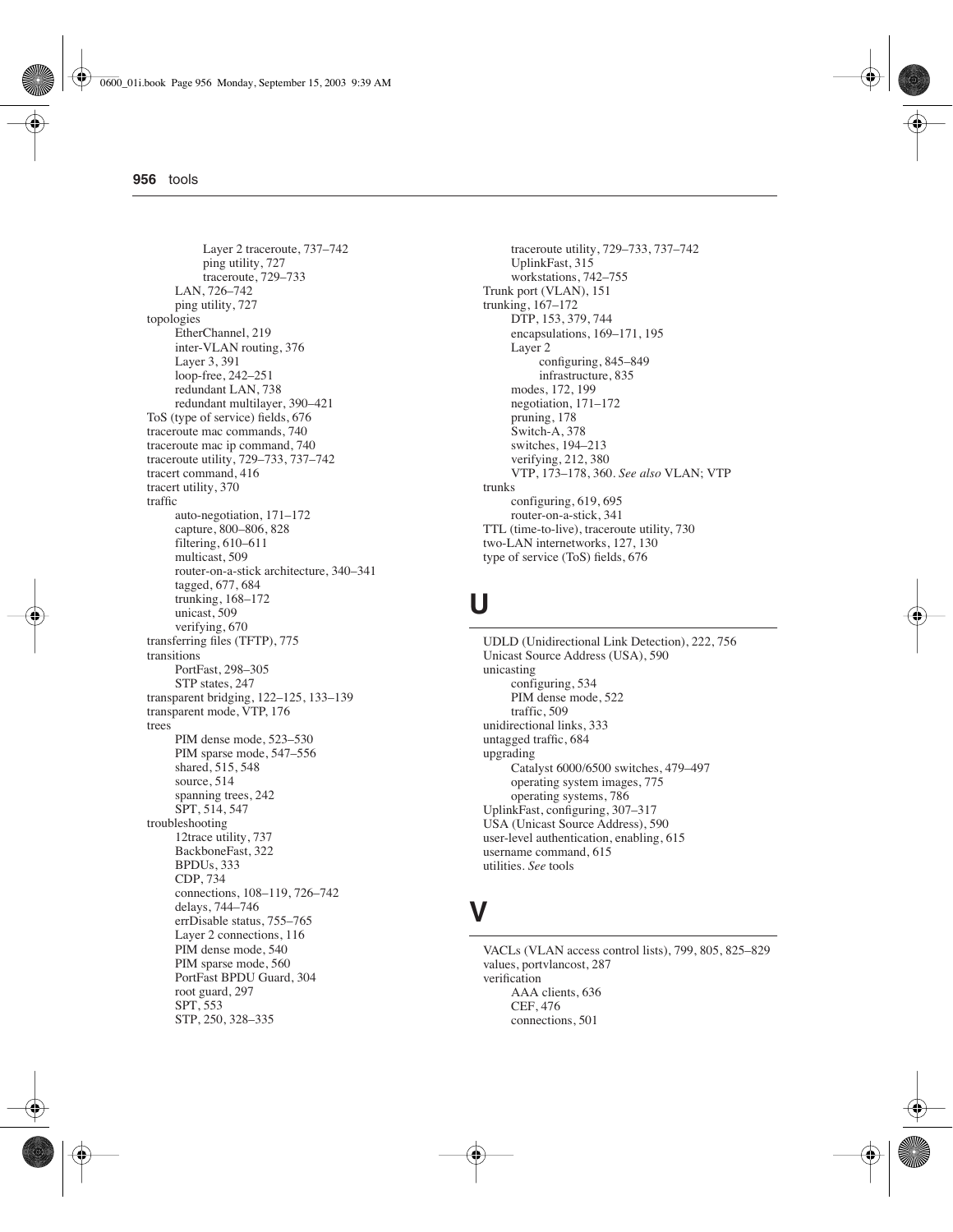connectivity, 367–370, 389, 619 egress queuing, 716 EtherChannel configuration, 235–237 IP connectivity, 59 routing tables, 366 unicast routing, 534 Layer 1 connections, 110 Layer 2 connections, 114 Layer 3 connections, 119 load sharing (STP), 291–293 MLS, 459 multicast routers, 583 native mode, 487 operating system boot settings, 775 PIM dense mode multicast routing, 538 PIM sparse mode, 559 PortFast, 302 ports (EtherChannel), 230 QoS policy, 708 RSPAN, 822 spanning tree states, 272 STP, 328–335 traffic, 670 transparent bridging CatOS, 134 Cisco IOS, 137–139 trunking, 208, 212, 380 UplinkFast, 313 VLANs, 667 Switch-A, 154 Switch-B, 158 VTP, 191 Switch-B, 148 pruning, 217 video (multicast routing), 509–510 addressing, 510 forwarding, 516–518 IGMP, 512 IP, 513–515 LAN, 519–520, 570–576 viewing adjacency tables, 477 boot environment variables, 777 bridge IDs, 267 bridge tables (Switch-B), 135, 137 default Flash devices, 776 extended-range VLANs, 164 FIB, 476 ingress port queues, 687 PIM neighbors, 538 routing tables, 364 statistics (NetFlow), 504 Supervisor engines, 494 tables, 135

violation actions, 651 virtual default gateways, 351 virtual LANs. *See* VLANs virtual management interface (sc0), 161 Virtual Router Redundancy Protocol (VRRP), 353 VLAN (virtual LANs), 129–131 access, 667 bridge IDs, 267 Catalyst switches CatOS, 132 implementing, 131–132 CatOS, 152–154 Cisco IOS, 154–158 configuring, 148–160, 665 deleting, 159–160 extended-range, 162–165 GVRP, 173 hopping, 197 interfaces, 156 inter-VLAN routing. *See* inter-VLAN routing IOS interfaces, 133 verifying transparent bridging, 137–139 Layer 2 configuration, 849–857 infrastructure, 835–836 management, 160–162 native, 196 parameters, 151 ports assignment, 151 RSPAN, 817 Switch-A, 378 Switch-B, 379 verifying, 154, 667 voice prioritization, 703 VTP, 173–178 configuring, 187 pruning, 213–218 VLAN access control lists. *See* VACLs vlan database command, 146 VLAN trunking protocol. *See* VTP vlan vlan-id global configuration mode command, 155 voice prioritization, enabling, 703 VRRP (Virtual Router Redundancy Protocol), 353 VTP (VLAN Trunking Protocol), 173–178, 360 configuring, 139–148, 183–194, 456 pruning, 213–218 vtp global configuration command, 189 vtp pruning command, 215 vtp VLAN configuration command, 189 vulnerabilities, reducing, 609